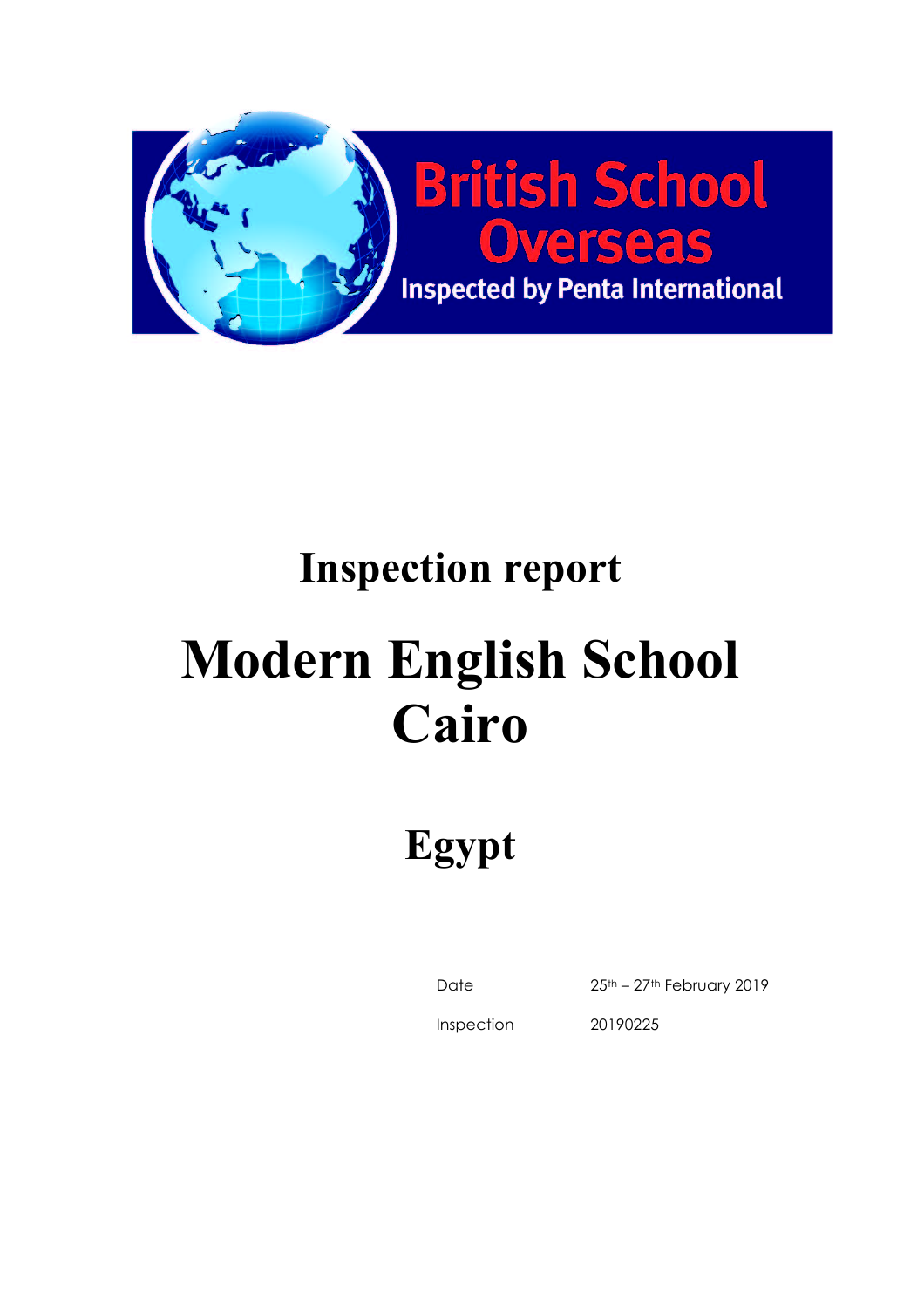

**25th - 27th February 2019**

| Contents       |                                                                                        | page |
|----------------|----------------------------------------------------------------------------------------|------|
| 1              | Purpose and scope on the inspection                                                    | 2    |
| $\overline{2}$ | Compliance with regulatory requirements                                                | 2    |
| 3              | Overall effectiveness of the school                                                    | 3    |
|                | 3.1<br>What the school does well                                                       | 3    |
|                | 3.2<br>Points for improvement                                                          | 4    |
| 4              | The context of the school                                                              | 5    |
|                | The British nature of the school<br>41                                                 | 7    |
| 5              | <b>Standard 1</b><br>The quality of education provided by the school                   | 8    |
|                | 5.1 Curriculum                                                                         | 8    |
|                | 5.2 Teaching and assessment                                                            | 10   |
|                | 5.3 Standards achieved by students                                                     | 13   |
| 6              | <b>Standard 2</b><br>The spiritual, moral, social and cultural development of students | 15   |
| 7              | <b>Standard 3</b><br>The welfare, health and safety of students                        | 18   |
| 8              | <b>Standard 4</b><br>The suitability of the proprietor and staff                       | 20   |
| 9              | <b>Standard 5</b><br>The premises and accommodation                                    | 22   |
| 10             | <b>Standard 6</b><br>The provision of information for parents, carers and others       | 23   |
| 11             | <b>Standard 7</b><br>The school's procedures for handling complaints                   | 25   |
| 12             | <b>Standard 8</b><br>Leadership and management of the school                           | 26   |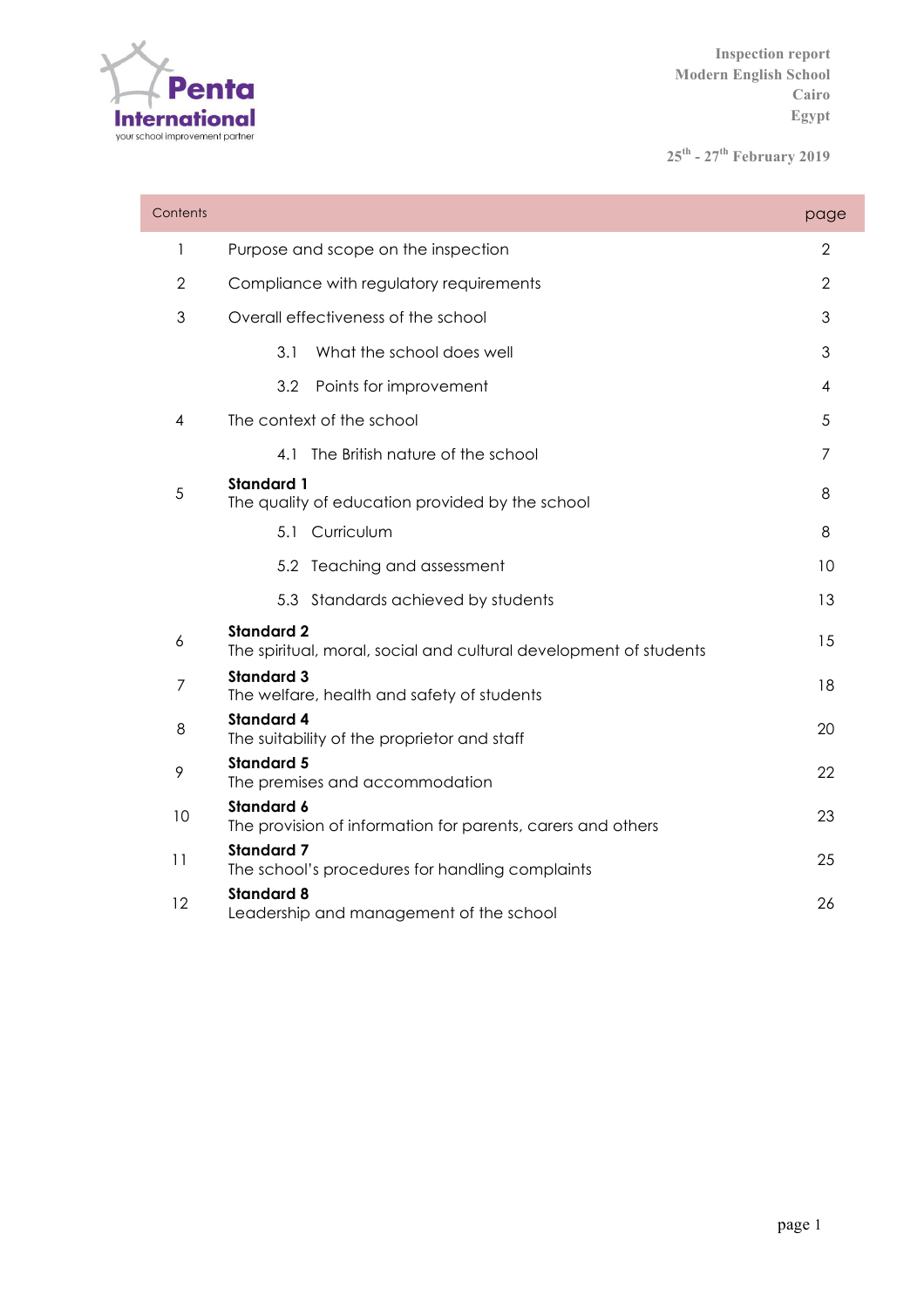

**25th - 27th February 2019**

# 1. Purpose and scope of the inspection

The Department for Education has put in place a voluntary scheme for the inspection of British schools overseas, whereby schools are inspected against a common set of standards that British schools overseas can choose to adopt.

The inspection and this report follow the Department for Education (DFE) schedule for the inspection of British Schools overseas.

The purpose of the inspection is to provide information to parents, teachers, senior managers and the school's management on the overall effectiveness of the school, the standard of education it provides and its compatibility with independent schools in the United Kingdom.

The inspection and report will cover the key areas of quality of the curriculum; quality of teaching and learning; the spiritual, moral, social and cultural development of students; their welfare, health and safety; the suitability of the proprietor and staff; the school's premises and accommodation (including boarding); and the school's complaints procedures. An essential part of the inspection is considering the extent to which the British character of the school is evident in its ethos, curriculum, teaching, care for students and students' achievements.

This inspection was completed by Penta International. Penta International is approved by the British Government for the purpose of inspecting schools overseas. As one of the leading inspection providers, Penta International reports to the English Department for Education (DFE) on the extent to which schools meet the standards for British Schools Overseas.

During the inspection visit, over 149 lesson observations took place, as well as a series of learning walks. School documentation and policies were analysed and data reviewed. Students' workbooks were scrutinised, and discussions were held with the senior staff, the management team, and a range of teachers, parents and groups of students. The inspection team were in school for three days.

The lead inspector was Colin Dyson. The team members were Sharron Barr, Craig Halsall, Wayne Howson, Daniel Roberts, Dwight Weir and Andrew Wyeth.

#### 2. Compliance with regulatory requirements

Modern English School, Cairo meets all the standards for British Schools Overseas.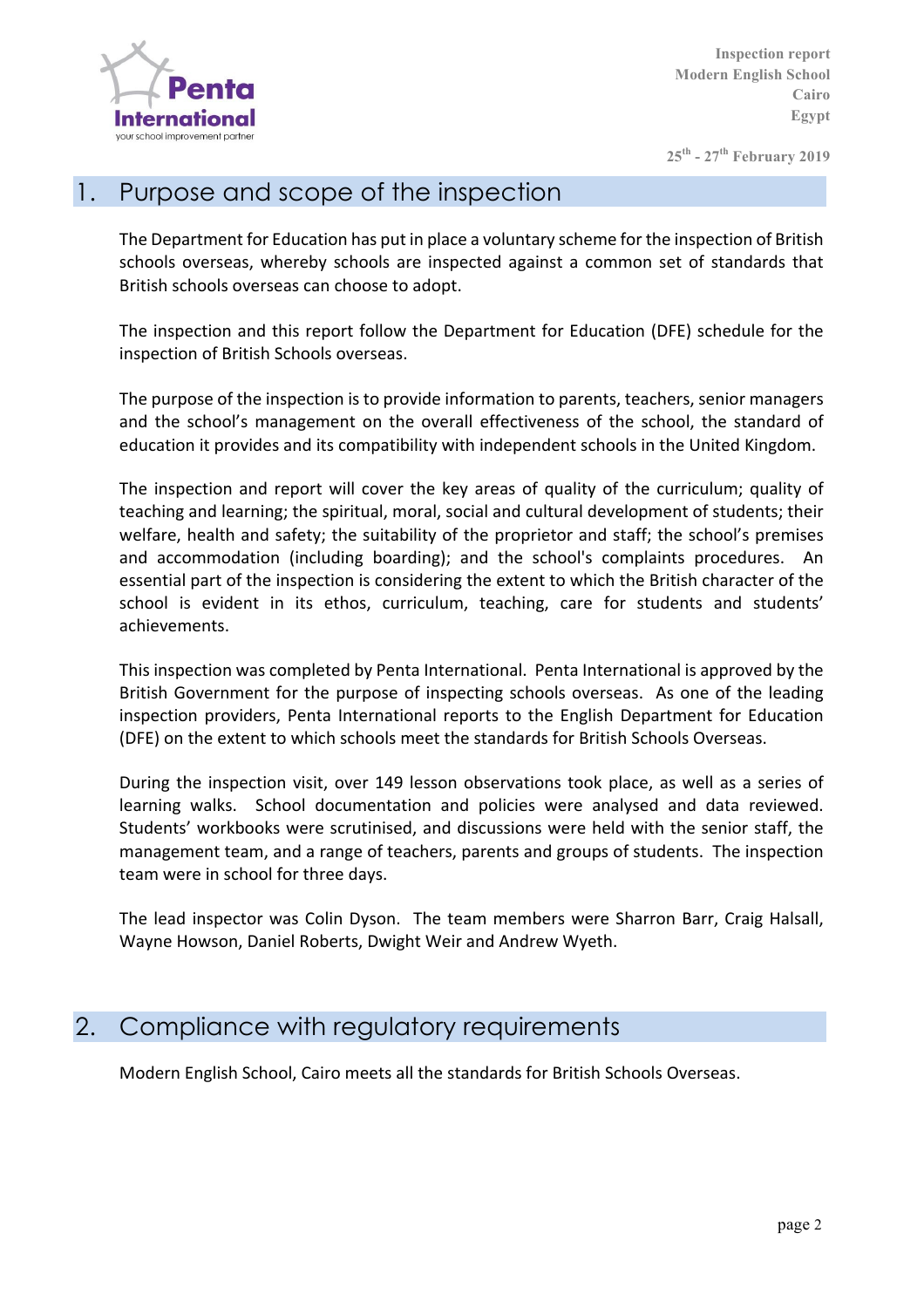

**25th - 27th February 2019**

#### 3. Overall effectiveness of the school

Modern English School (MES) Cairo, provides an outstanding quality of education complemented by an outstanding standard of student care.

The quality of learning and teaching is good with significant outstanding features. The outstanding leadership ensures that students thrives. Parents fully support the vision and direction of the school. They recognise the excellent contribution the school makes towards the development of their children's lives. The school is held in high regard by the wider community and parents. The students are proud to be members of the MES Cairo community and value the opportunities it provides.

#### 3.1 What the school does well

There are many strengths at the school, including the following:

- The school successfully create a sense of community, with bonds of friendship and mutual support within a family atmosphere.
- MES Cairo provides an education with academic rigour at its heart and a desire for each student to excel.
- The school successfully provides a quality British style education which promotes independence and the uniqueness of each individual student.
- The hard work, energy and passion of the school board has ensured a high quality and harmonious learning environment.
- The premises are very well maintained, providing spacious accommodation which inspires the learning of all students.
- Staff provide high quality pastoral support and are very effective in identifying and supporting students' needs. As a result, students feel very safe.
- The commitment of the owners to support staff during transition into Egypt and whilst in the country is a strength.
- Tenacious students who are determined to learn and are passionate both about their school and the subjects they study.
- The leadership and management are highly effective in ensuring MES Cairo is an efficient school providing high quality outcomes.
- There are high standards of behaviour and these are rigorously maintained across the campus.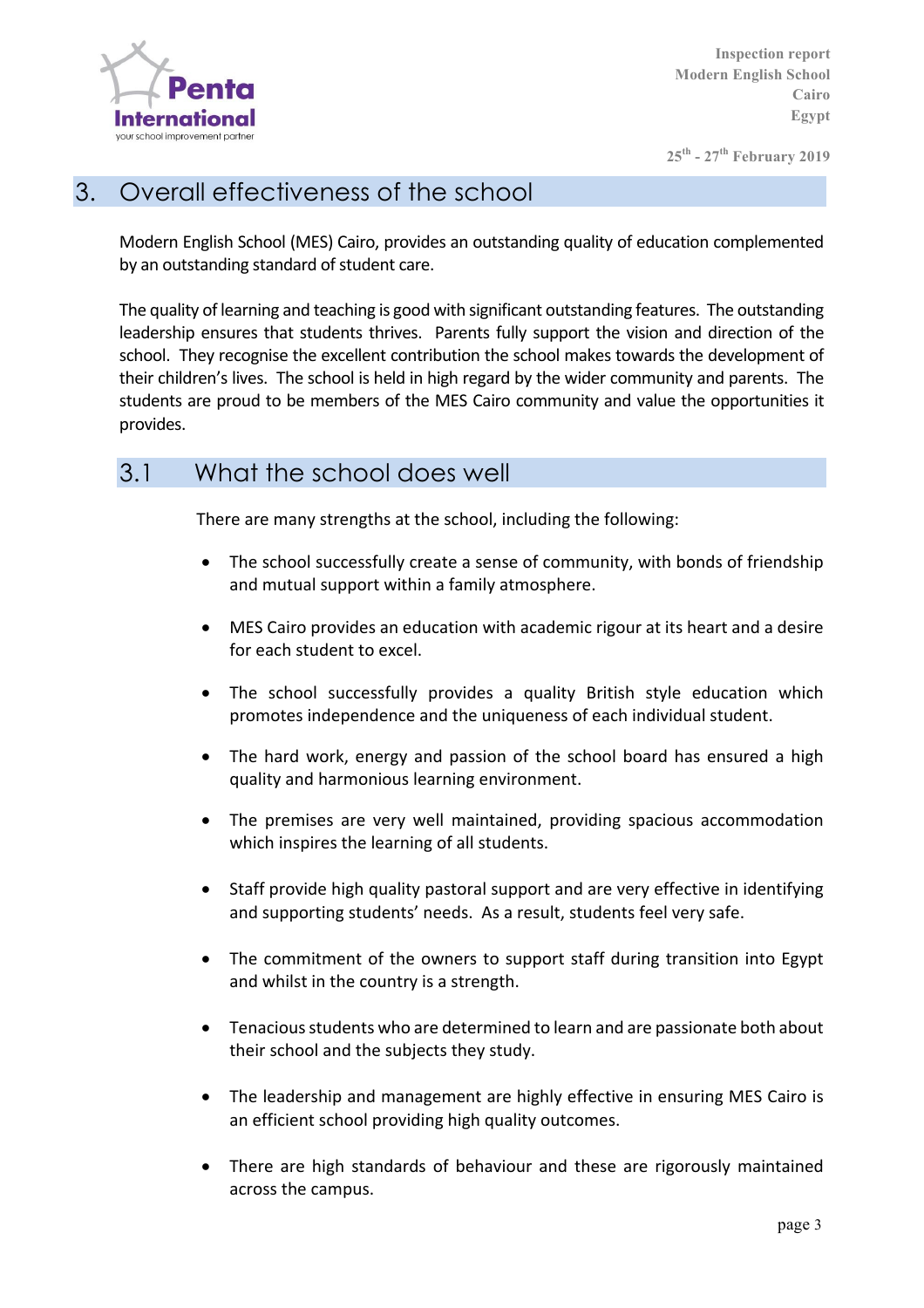

**25th - 27th February 2019**

#### 3.2 Points for improvement

While not required by regulations, the school might wish to consider the following development points:

- Through continued and effective monitoring identify that teaching which requires further support to ensure it meets the school's high expectations (as recognised in the school's development plans).
- Provide further opportunities for active learning and student choice within lessons.
- Having implemented assessment for learning (AFL) now ensure it is consistently applied to effectively meet learners needs within the classroom and through formative judgements on outcomes.
- Through the strategic monitoring of whole school formative assessment data; ensure data is more systematically embedded into the school's improvement cycle.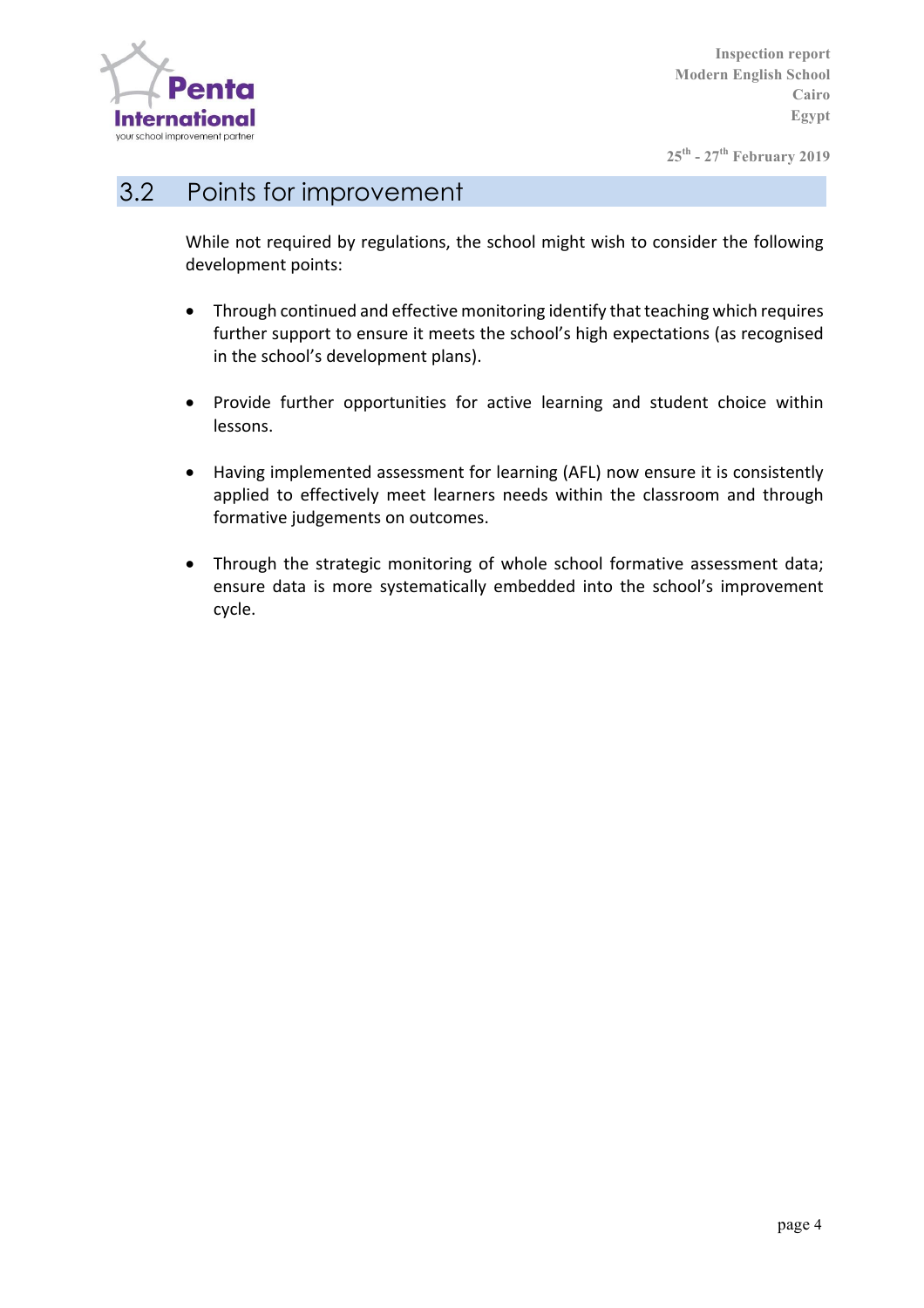

**25th - 27th February 2019**

# 4. The context of the school

| Full name of School                       | Modern English School, Cairo                                                             |  |              |       |             |             |             |  |
|-------------------------------------------|------------------------------------------------------------------------------------------|--|--------------|-------|-------------|-------------|-------------|--|
| <b>Address</b>                            | South of Police Academy<br><b>New Cairo</b><br>PO Box 5, Tagamoa, Khamis, 11835<br>Egypt |  |              |       |             |             |             |  |
| Telephone Number/s                        | +20226189600                                                                             |  |              |       |             |             |             |  |
| <b>Fax Number</b>                         | +20225379400                                                                             |  |              |       |             |             |             |  |
| <b>Website Address</b>                    | www.mescairo.com                                                                         |  |              |       |             |             |             |  |
| Key Email Address/s                       | mescairo@mescairo.com                                                                    |  |              |       |             |             |             |  |
| Headteacher/Principal                     | Nicola Singleton                                                                         |  |              |       |             |             |             |  |
| Chair of Board of<br>Governors/Proprietor | Sawsan Dajani                                                                            |  |              |       |             |             |             |  |
| Age Range                                 | $3 - 18$ years                                                                           |  |              |       |             |             |             |  |
| Total number of<br>students               | 2,192                                                                                    |  | <b>Boys</b>  | 1,158 |             | Girls       | 1,034       |  |
|                                           | 0-2 years                                                                                |  | $\mathbf{0}$ |       |             | 12-16 years | 803         |  |
| Numbers by age                            | 3-5 years                                                                                |  | 401          |       | 17-18 years |             | 51          |  |
|                                           | 6-11 years                                                                               |  | 937          |       | 18+ years   |             | $\mathbf 0$ |  |
| Total number of part-time<br>children     |                                                                                          |  | None         |       |             |             |             |  |

Modern English school Cairo was established in October 1990 as a British curriculum international school. From a school with just 27 students, the school has grown to accommodate over 2,200. MES Cairo is an independent school offering international curricula taught by an international, predominantly British staff.

The school is situated in a modern suburb on the eastern fringe of Cairo. In 2000 the school relocated to a purpose-built facility.

The student roll comprises predominantly children of Egyptian nationality.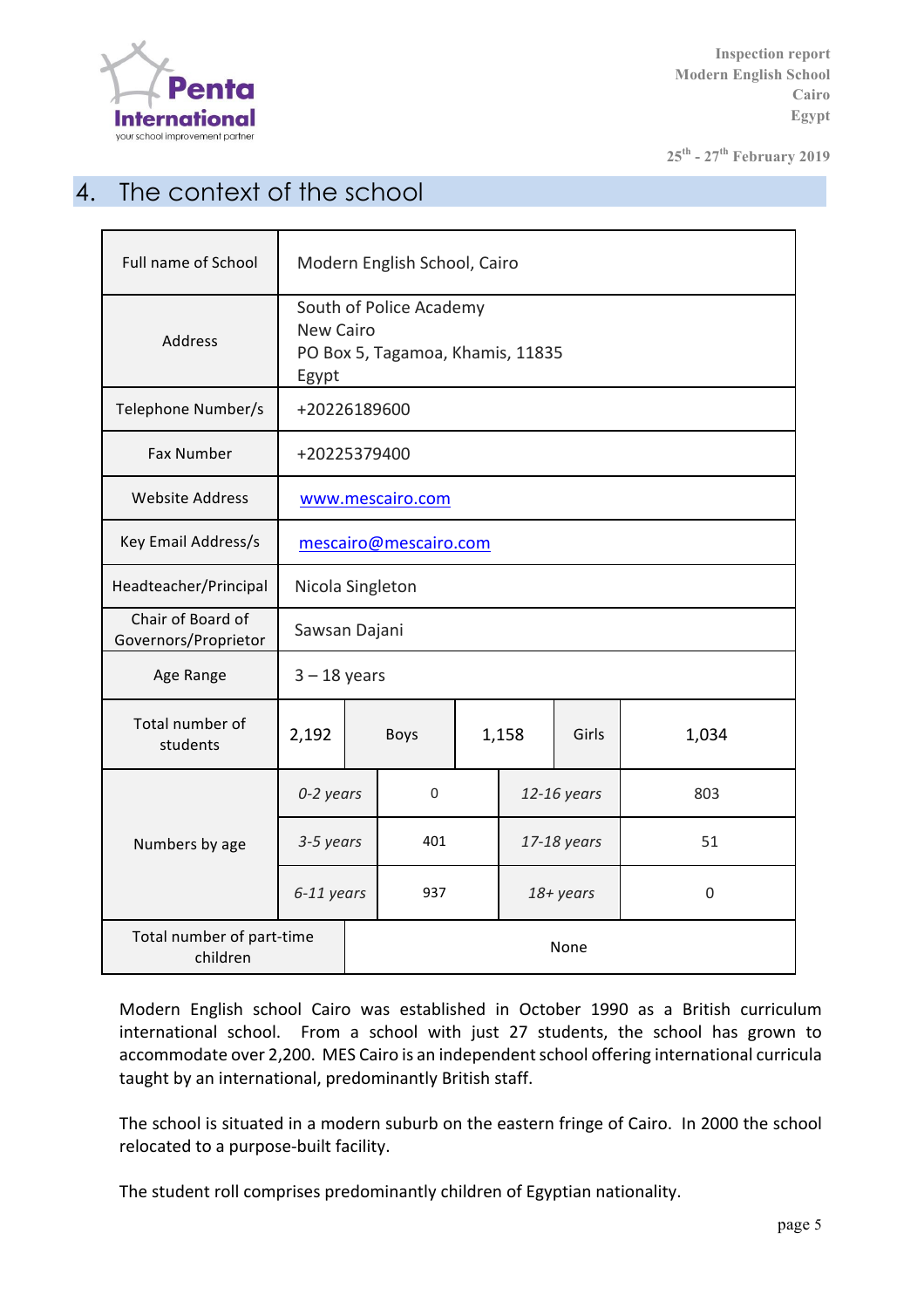

**25th - 27th February 2019**

The school is required to satisfy Ministry expectations with regards to the delivery of Arabic language, religion and social studies at all levels of studies. All students identified as 'Arab' (the majority) must complete national examinations in these subjects in Year 6 and Years 9 and 12. Key features of the school include the following:

- The school has a clear focus on its mission statement and an unswerving commitment to care for, challenge and inspire every learner.
- Learning opportunities beyond campus are scheduled regularly to contextualise skill development and ensure that learning is exploratory and engaging.
- Across the school all students take compulsory PE and personal social health education.
- On graduation many students extend their learning at top universities across the world: many graduate from top universities in the UK.
- The school celebrates students' achievement alongside sporting, artistic and cultural talent.
- MES Cairo values the performing and visual arts. Students take part in a wide range of musical productions and art exhibitions.
- Students at MES Cairo are provided with the opportunity to take part in a wide range of sporting opportunities including football, volleyball, basketball, netball rugby and swimming.
- The MES Cairo house system encourages the full engagement of students and is highly valued by parents for the contribution it makes to their sons and daughters' lives.
- The school community link with agencies in Cairo are very strong and the school supports a wide range of British community initiatives.
- All teachers have subject and teaching credentials from the UK universities or recognised as legitimate qualifications to teach in the UK.
- The school provides a full school-centred initial teacher training programme (SCITT).
- The NQT programme is comprehensive and aims to replicate the quality of provision accessible by teachers in the UK.
- The school is a fully accredited member of the Council of British International Schools
- The school has successfully developed a mutually respectful relationship with the National Ministry of education, the British Council, exam boards and universities in Cairo and beyond.
- Annual audits by the Ministry of Education (MoE) highlight that the school is compliant to all regulations.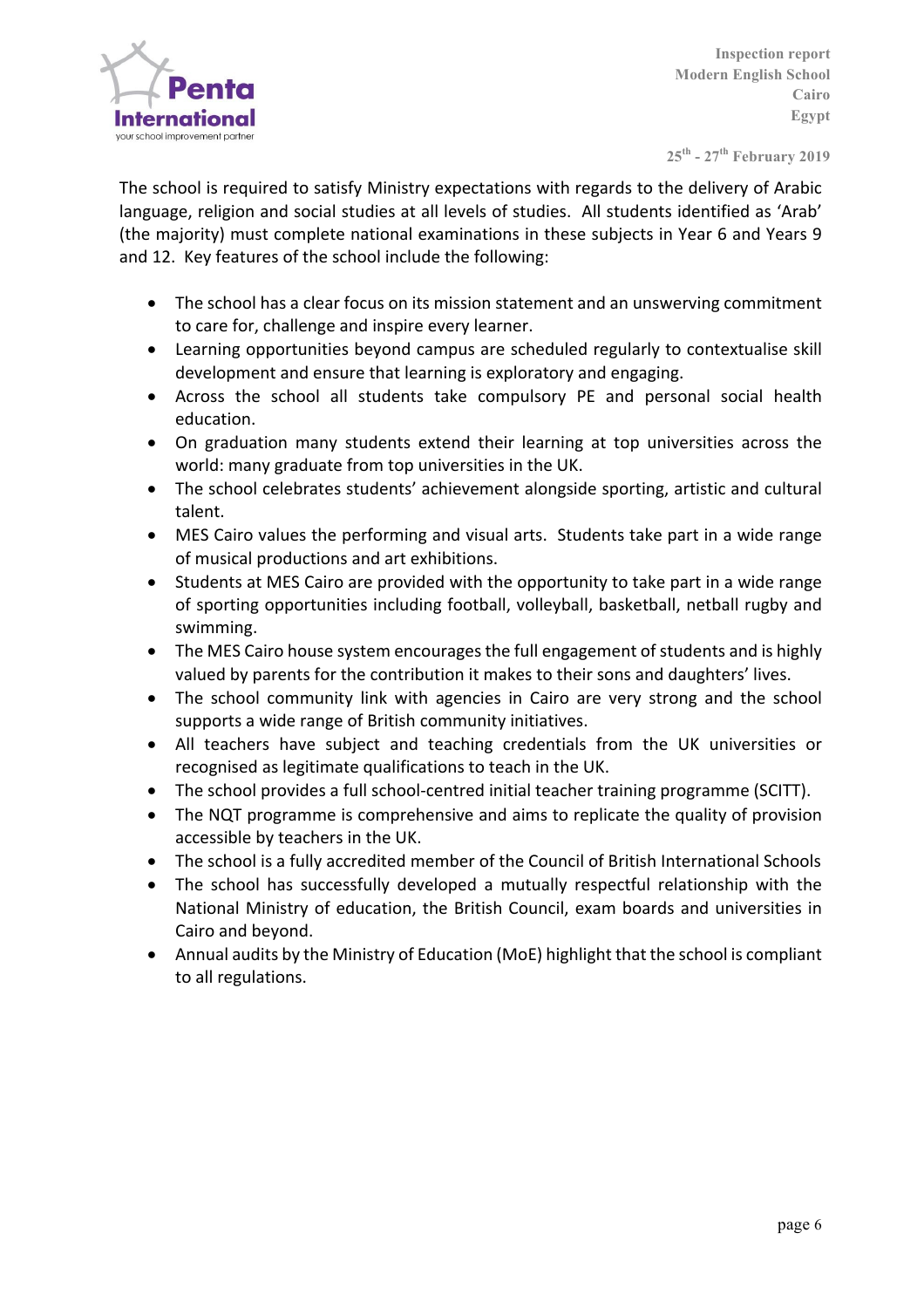

**25th - 27th February 2019**

#### 4.1 British nature of the school

MES Cairo prides itself on the British qualities that are clearly reflected throughout the school. The Britishness of the school is highly valued by parents as 'the best international curriculum'.

- It provides the national curriculum of England.
- GCSE, A-level and Cambridge English examinations are offered.
- British values are clearly displayed throughout the school.
- Year group assemblies cover a variety of UK themes, ranging from British values to aspects of British culture.
- Personal, social and health education (PSHE) lessons give due regard to discrimination and inclusion.
- Social, moral, spiritual and cultural (SMSC) lessons include consideration of British culture and a wide-ranging understanding of others.
- All lessons (apart from modern foreign languages and the Arabic MoE curriculum) are in English.
- All in-service training (INSET), including that which is on child safeguarding, follows British Schools Overseas (BSO) and Department for Education (DfE) guidelines.
- All staff that are in regulated activities are Disclosure Barring Service (DBS) checked or International Child Protection Certificate (ICPC) (as appropriate, in relation to recent changes in legislation).
- All UK Government guidelines are followed, provided there is no direct conflict with Egyptian law.
- MES Cairo alumni are currently studying at Oxford University, UCL, Imperial College London, University of Sussex, Leeds, Manchester, Bath and Kings College, amongst others.
- MES Cairo celebrates students' sporting, artistic and cultural talents. All musicals and school productions are in English: annual music productions broaden students' experience of British culture.
- The school fully supports a range of British community initiatives including the annual Remembrance Day observance and the British Embassy Christmas Carol Concert.
- MES Cairo is a long standing and active member of the British Schools in the Middle East (BSME).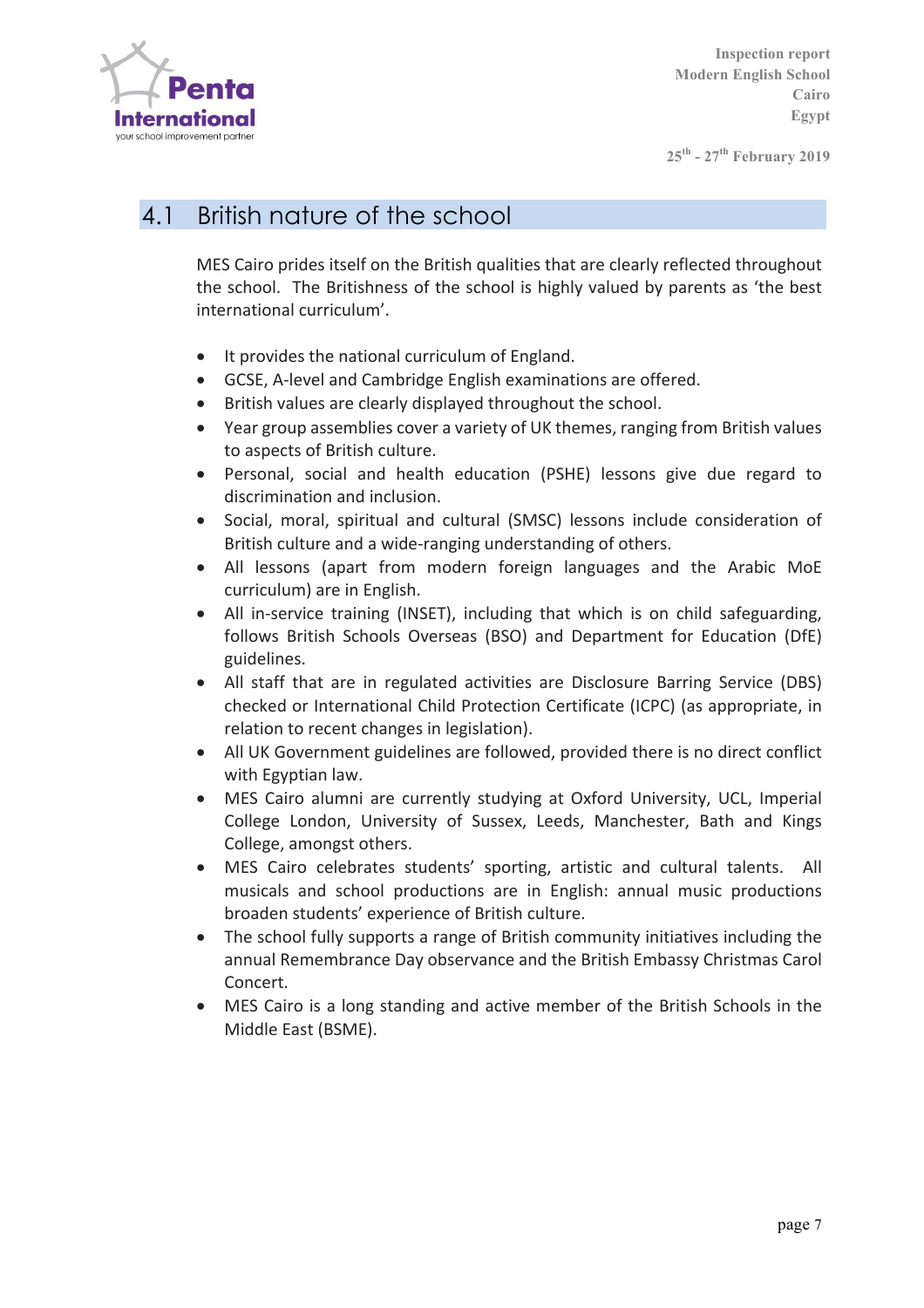

**25th - 27th February 2019**

# *5. Standard 1* The quality of education provided by the school

The quality of education provided is outstanding: the school fully meets the standards for BSO.

#### 5.1 Curriculum

The quality of the curriculum is excellent.

The National Curriculum of England provides the framework for teaching and learning for Key Stages (KS)1-4, and A-Level and IB for KS5. The school provides an in-depth, broad and balanced curriculum fulfilling age-related expectations and supported by a range of extra-curricular activities, ensuring that all national requirements are met. The curriculum provides for the academic, moral, physical, creative and social development of students and caters for students who have SEN and EAL needs. The Egyptian Ministry of Education ensures that compliance is met for national requirements. The language of instruction is English.

The school has detailed written key stage curriculum policies which are available to parents and students. This is supported by appropriate plans and schemes of work. Planning is a real strength of the school.

Students in Foundation Stage (FS) 1 and 2 follow the EYFS Early Learning Goals. Lessons offer a range of experiences . A commercial scheme is used for the teaching of phonics. The school makes good use of the outside environment, with timetabled opportunities for learning to continue outside the classroom. Across the primary years the curriculum is adapted to include the local context as a starting point. Children in Year 2 have been learning about the geography of China and have compared living in Cairo with living in Beijing.

The school ensures that children with additional needs receive support to help them make appropriate progress.

In KS 2 the school's curriculum is suitable for the ages and attitudes of the students. A clear curriculum policy outlines the purpose and aims of the curriculum as well as coverage and provision. A thoughtfully and collaboratively planned curriculum ensures an adapted National Curriculum meets the students linguistic, mathematical, scientific, technological human and social needs. The curriculum policy is supported by appropriate schemes of work and planning. The programme of study places appropriate emphasis on the acquisition of English language skills as well as mathematics and computing. Where appropriate, subjects are taught through cross-curricular links. Provision goes beyond the curriculum requirements with opportunities to appreciate and develop knowledge of local history, geography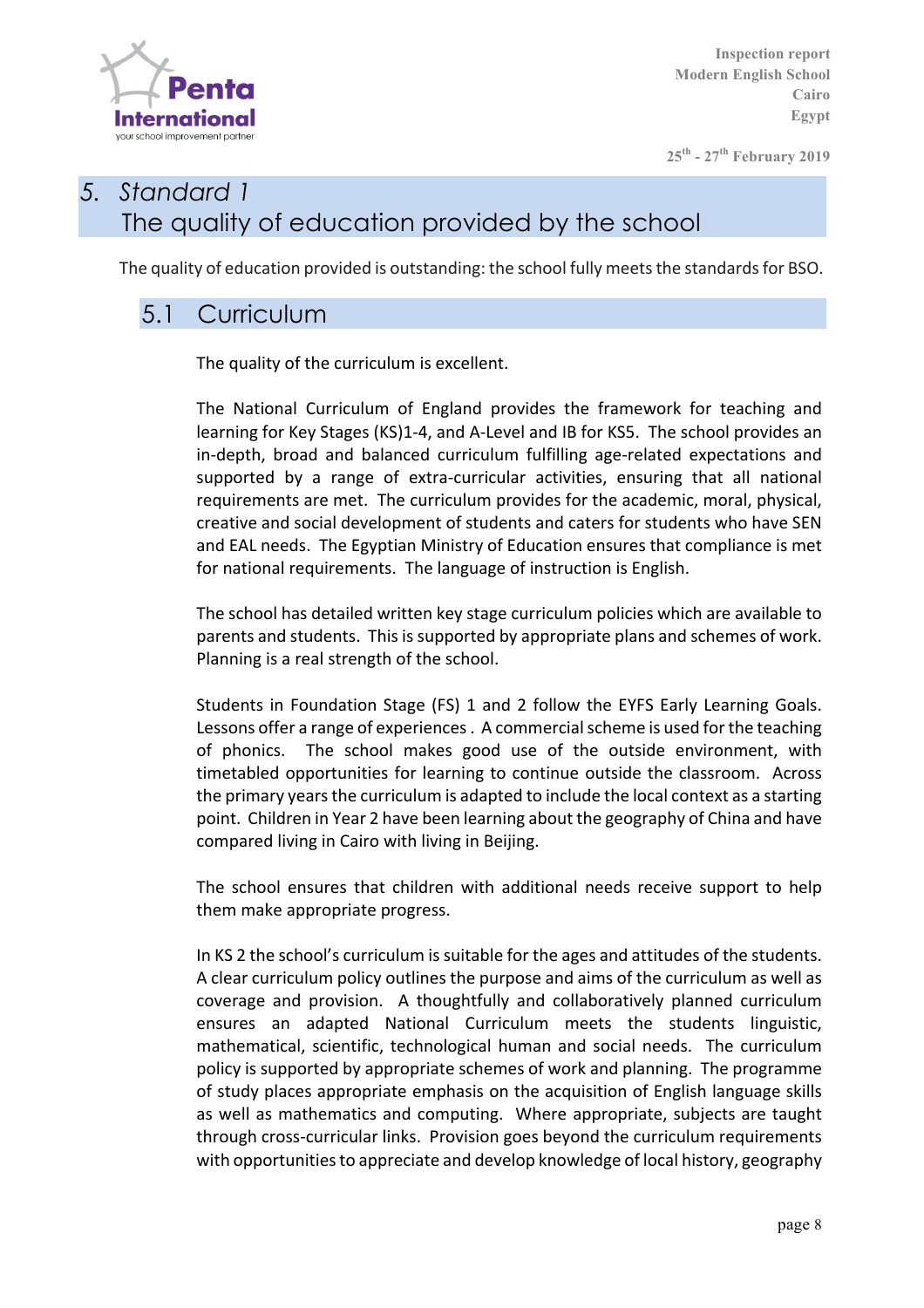

**25th - 27th February 2019**

and develop a broader set of skills through the opportunity to engage in curriculum additions such as debate and independent learning.

The primary curriculum is enhanced by specialist teaching provision in Physical Education, Music and Modern Foreign Languages. The inclusion of Arabic language is required by local regulations. The curriculum is further enriched by regular visits and outings, taking full advantage of the extensive range of the opportunities Cairo offers. Students' educational experiences in the broad programme of extracurricular activities enables them to further develop their interests and skills.

The curriculum reflects the school's aim of enabling students to thrive emotionally, socially, physically, morally and spiritually. Students acquire good speaking, listening, literacy and numeracy skills. Lessons are planned collaboratively and effectively. Good use is made of lesson time ensuring that tasks for the students are varied and demanding. In the best lessons, teachers have clearly reflected on their students' needs and adapted year/ group teaching plans to more successfully ensure each student is appropriately supported.

The curriculum in KS3 is wide and diverse and planned in detail. In addition to the core subjects of English, Mathematics and Science students follow courses of study in History, Geography, Arabic, French, Spanish, Art, DT, Drama, PE, Computing (ICT), PSHE and Music. Students are taught in mixed ability groups. Global Perspectives is a skill-based programme and embedded into the curriculum to enhance learning and provide an opportunity to develop transferrable cross-curricular skills. Of necessity the curriculum has been condensed into two years; in Year 9 students begin their IGCSE courses. The curriculum is supported by a varied programme of school trips and visits including representation in overseas BSME competitions.

The curriculum in KS4 is wide and diverse. Students have 21 different IGCSE options from which to choose 6 electives only in the extended tier. All students take at least one science, PE, HRCF and Egyptian MoE curriculum (Arabic, Religion and Social Studies); they are also encouraged to participate in a wide range of extra-curricular opportunities such as Model United Nations (MUN) and International Award to ensure balanced academic, social and personal development. The curriculum provides opportunities for students to apply and incrementally develop their intellectual, physical and creative selves and conjure intrinsic motivation.

From their commencement in secondary, the students may choose from three different pathways: a British style A-Level programme, the IB Diploma Programme (IDP) and the American section. In KS5, this inspection was necessarily focused on the A level and IB programme. A wide range of subjects are offered in the British section of the school. The students can choose from 17 subjects and the school has made the decision to run courses despite some quite small numbers, illustrating their determination to meet the needs of their students. The IDP offered also includes a wide range of choices.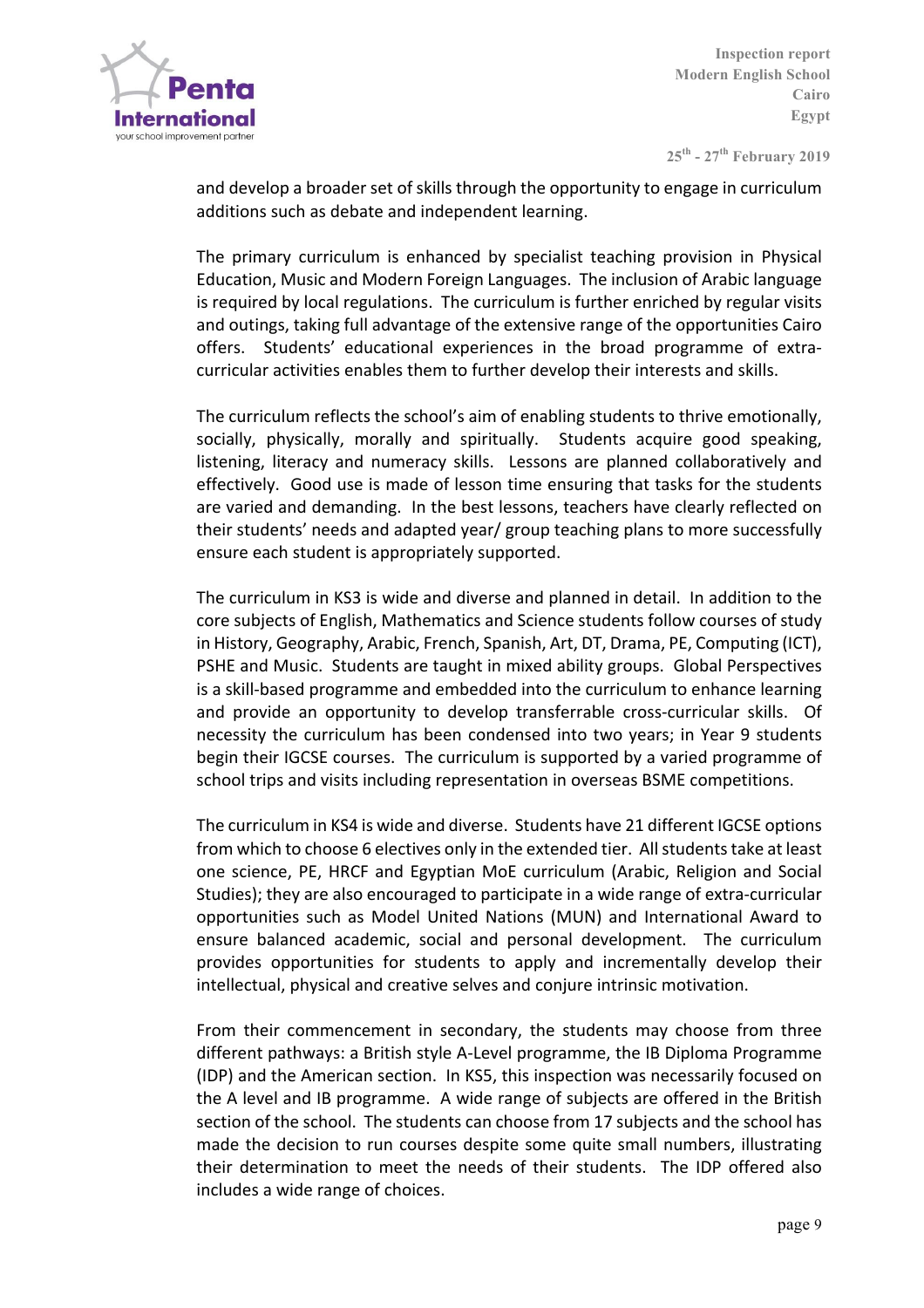

**25th - 27th February 2019**

#### 5.2 Teaching and assessment

The quality of teaching is good with outstanding features. Most lessons were good or better; a significant minority were outstanding.

In FS1, children's progress is very good. The school makes good use of the outside environment, with timetabled opportunities for learning to continue outside the classroom. Most lessons are at least good, with significant numbers outstanding. The learning environment is extremely well equipped, with resources of a high quality used imaginatively in lessons. Both classrooms and the 'pods' around which the classes are situated, offer a range of activities, for example Numicon was used well in maths activities. There is an emphasis on language development; most children have English as a second language and make excellent progress in developing their English language skills. The environment is rich with language, and activities offer opportunities for the children to work collaboratively. Although many children will only have started to learn English on entry to the school, almost all converse effectively in English, including with each other at playtimes. Behaviour is excellent; children learn to take responsibility for their behaviour, with children moving their picture up and down on behaviour charts.

Most teachers show an excellent understanding of EYFS teaching and use a variety of methods in their teaching to ensure all children make at least good progress. Classroom assistants have been well trained, with timetabled CPD lessons and opportunities for external qualifications.

Children's progress is recorded using Classroom Monitor against Early Learning Goals and teachers have regular meetings with senior staff to review progress. Interventions are put in place where needed, with a designated LDD teacher for Early Years, as well as the Head of EYFS.

In Years 1 and 2 the quality of teaching overall is at least good and frequently outstanding. In the best lessons, there is a range of activities that allow children to make significant progress through exciting tasks that encourage independent learning. Children are able to select from a range of tasks that challenge them and extend their learning. In other lessons, teaching is carefully planned to support learning, but tasks are sometimes too limited and prevent children from making as much progress as possible.

Lesson planning is detailed, and plans are annotated daily to ensure that activities are adapted so that every child is suitably challenged. Children receive excellent verbal feedback on their work and in most classes can articulate what their next step targets are and what they need to do to improve. Most classrooms, including specialist rooms, make excellent use of displays to support learning and to give children a range of strategies to use when needing support.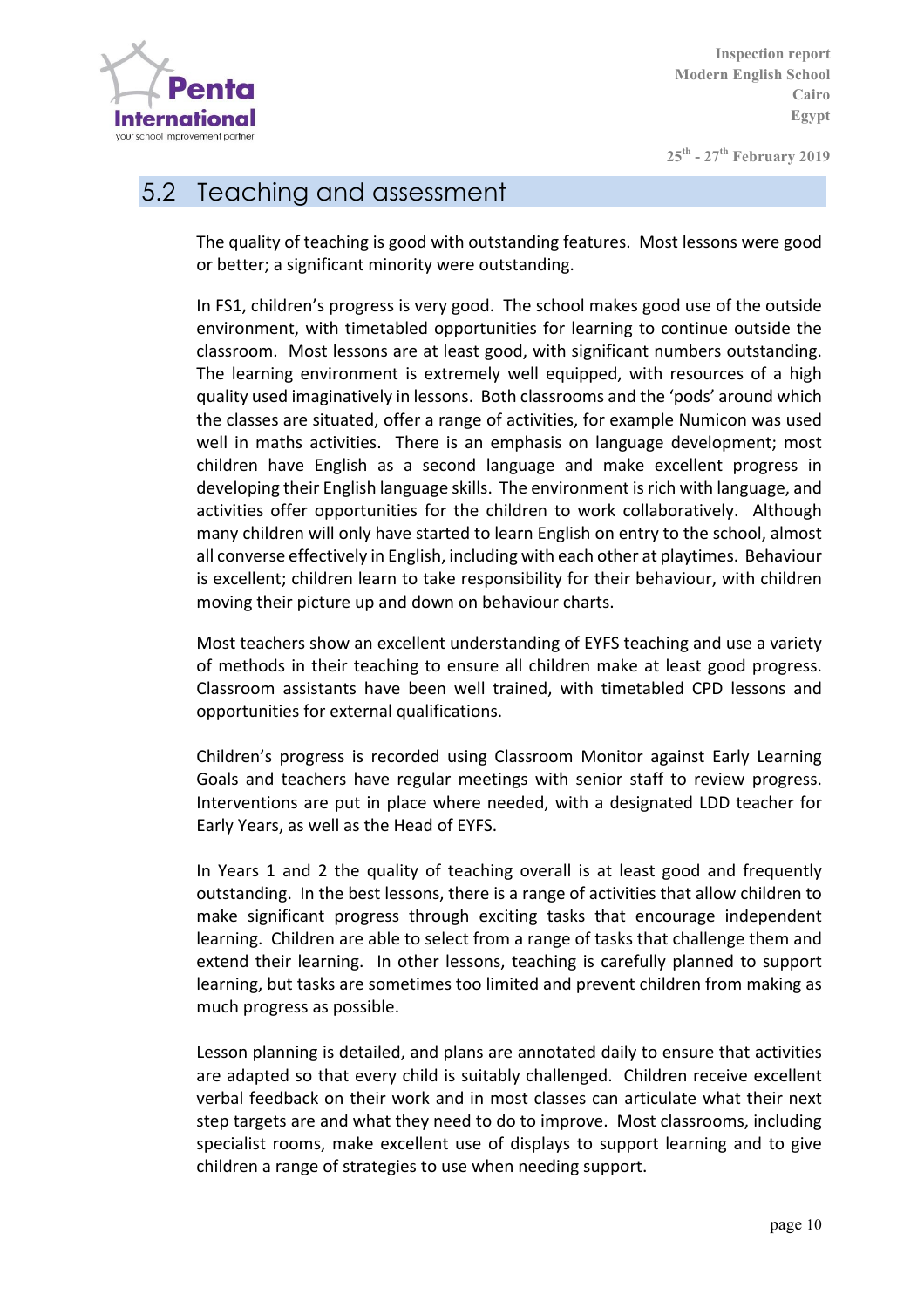

**25th - 27th February 2019**

The quality of teaching of the local curriculum of Arabic, Islamic, Christianity and social studies is good with a consistent approach to lesson planning and delivery. The quality of teaching of specialist subjects such as computing, music and PE is excellent, lessons are active, challenging and engaging and children demonstrate a love of learning in these lessons.

Behaviour in lessons and around the school is excellent. In most lessons' children are actively engaged and follow instructions quickly and efficiently.

In KS2 teaching and assessment are mostly good with significant examples of outstanding teaching. Teachers have good subject knowledge, explaining new learning well and often use questioning effectively to consolidate students' understanding and extend their thinking. In the best lessons, the pace is brisk, and teachers have high expectations of students learning and behaviour. Centralized and collaborative planning, supported by effective use of ICT, ensures high quality and consistent lesson planning that further ensures efficient transition between tasks that meets students' needs.

Teachers provide adequate time for practice and to embed the students' knowledge, understanding and skills securely. For example, in science students discussed and evaluated, what reflection was before testing their hypothesis through practical investigation.

Teachers provide students with effective feedback, in line with the school's assessment policy, about what they can do to improve their knowledge, understanding and skills. Many students demonstrated how assessments in their books helped them to achieve their next steps in learning. Teachers consistently expect and encourage all students to work with positive attitudes so that they can apply themselves and make strong progress. The use of discussion groups and wellstructured question and answer sessions supports the students' acquisition of language skills and develops personal confidence and self-esteem. Effective discussion and questioning were evident across most subject areas. In IT, students demonstrated a high level of problem solving as they investigated coding.

Teaching assistants are effective. They work well in partnership with teachers, so students have access to a broad range of learning support. In the best examples, teaching assistants were confident and effective in supporting any low-level behaviour issues. The school's teaching assistant training programme is effective and ensures consistency of provision across the primary school.

Students are encouraged to investigate aspects of learning independently and to articulate their outcomes to others. Respect for their ideas and the ability of adults to listen to and engage with them also played a big part in the best teaching outcomes. There was excellent use of iPads and collaborative discussion as students carried out group research on the history of the toothbrush.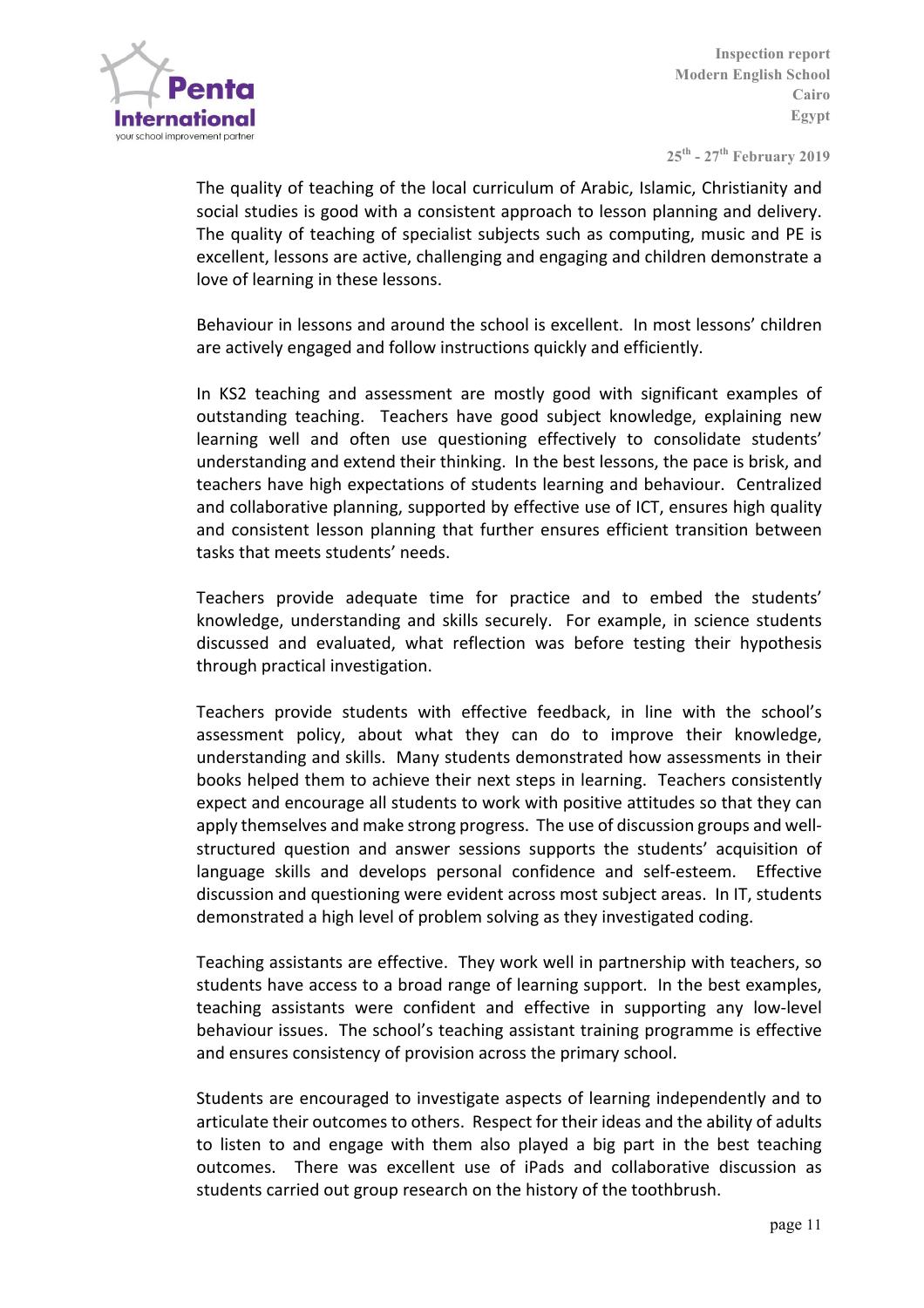

**25th - 27th February 2019**

There was a strong correlation in the most effective lessons, with teachers who had adapted plans to reflect closely the needs of their individual students: outcomes were enhanced. This supported a good level of personalisation which ensured tasks and activities were appropriate and provided effective challenge. This close match between the student needs and the adaption of tasks successfully developed the interest and depth of the students' learning.

The quality of teaching and learning in KS3 is good with some outstanding lessons observed. In other outstanding lessons, there was a common theme of strong leadership where behaviour for learning was excellent. In an outstanding lesson in English, students were challenged with the leadership of the lesson through a Socratic seminar end of unit assessment. In the best lessons active learning was very apparent where students were challenged through differentiated tasks and constant responsive feedback. In other subjects collaborative planning, supported by effective use of ICT, ensured outstanding and consistent lesson planning. This was a real strength across KS3.

Marking and feedback in exercise books is inconsistent within and across some departments. The use of Google Classrooms is extensive and used effectively as a means of setting homework tasks in some subjects. In the Google Classrooms which were observed there were some excellent examples of teacher feedback and ongoing dialogue between student and teacher.

The quality of teaching in KS4 is generally good with some outstanding, particularly in English, drama and history. Lessons that were less than good were too teacherled and lacked AFL or differentiated activities or approaches. Students appear very confident, knowledgeable and focused on tasks when they are allowed to carry on with independent and group work.

Students generally work well in lessons and respond well to teachers and their peers. Very little off task behaviour was seen. Effective formative marking in English and history clearly outlined what students have done well and things they need to do in order to improve. Questioning was frequently a feature in many lessons. When used well, teachers were able to skilfully assess student's knowledge and move on.

In KS5, most lessons were good or better, and many were outstanding. The teachers used small class sizes effectively to challenge and support students ensuring that sound progress was made. The teaching enabled students to gain new knowledge and make good progress each according to their ability. Their understanding and skills develop well across the subjects offered and this is confirmed by the school's results when compared to UK averages for A Level and world averages for the IB.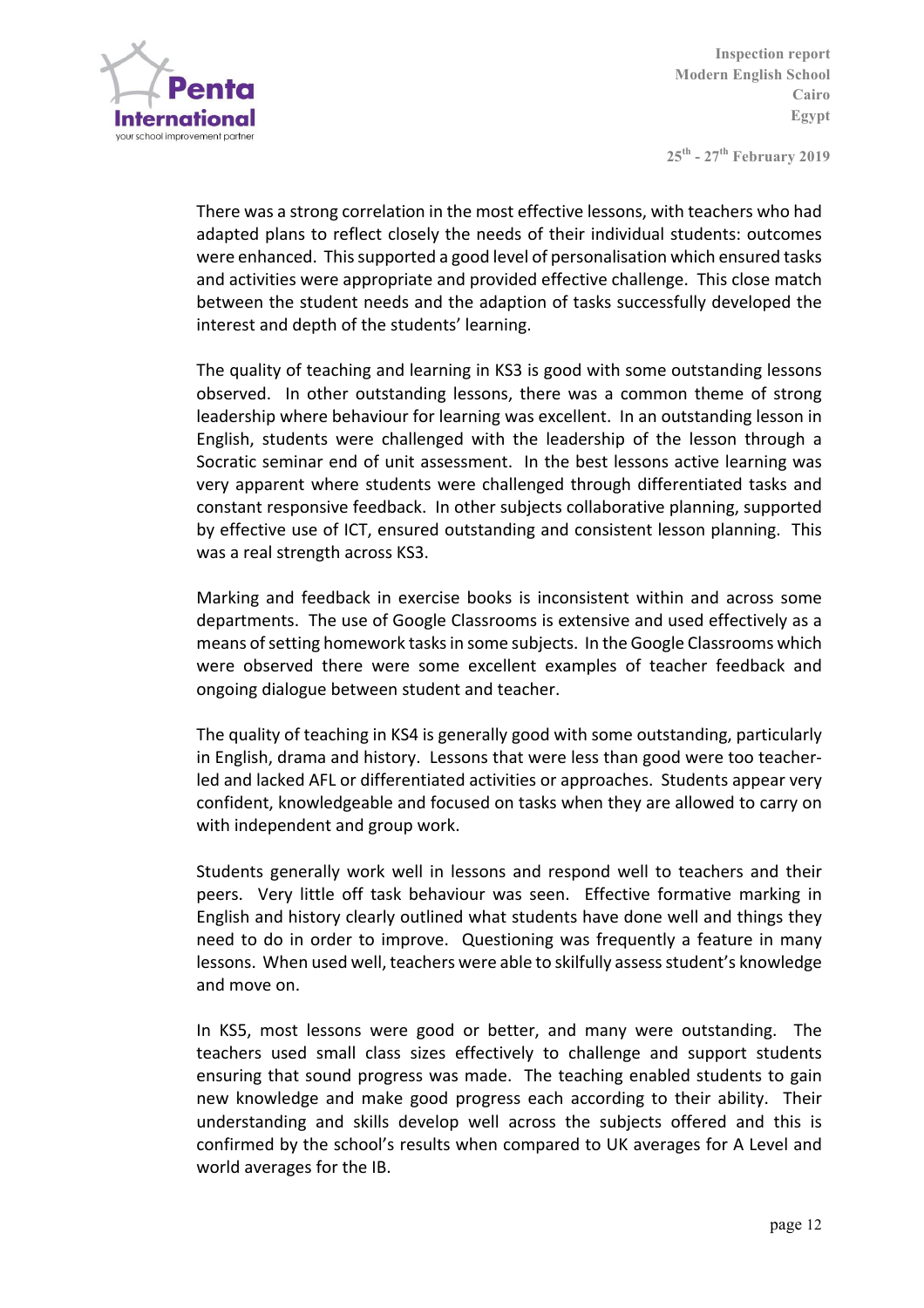

**25th - 27th February 2019**

#### 5.3 Standards achieved by students

Academic attainment combined with an excellent condensed curriculum, good and outstanding teaching and high-quality care means that the standards at the school are very high. Overall, the progress achieved by students in all phases of the school is well above UK expectations.

Students in the EYFS are assessed on entry. The school has implemented an effective process for monitoring and measuring students' progress against the Early Learning Goals. Nearly all students make good progress, and many achieve a 'good level of development' from a much lower starting point, as some have low English language on entry. Teachers observe and record students' progress effectively, as they work and play. Regular meetings between staff focus on the evaluation of achievement evidence. By the end of EYFS, most children are working at the expected standard.

Standards in KS1 are significantly higher than expected with most children working at age-related expectations. The percentage of children working above expected levels is higher than in the UK. Trends over time show that children make rapid progress to achieve high standards in the core curriculum of English, maths and science and notably in PE and music. Children who join KS1 without having attended FS in the school tend to have lower attainment on entry. The school works effectively to support these children to ensure they make accelerated progress and by the end of the key stage, the majority of these children are attaining at the same high levels as their peers.

Work in books shows the children are working at particularly high standards with their writing  $-$  as there are plentiful opportunities for the children to write at length across the curriculum.

In KS2, student performance is assessed against National Curriculum Levels. Attainment levels and other grades are routinely recorded and reported to parents in all subjects. Data from summative assessment and teacher observations are compared to averages derived from externally accredited UK based assessment benchmarks. The information from these assessments is beginning to impact on lesson planning.

Classroom Monitor has been introduced to support teachers in the effective formative assessment, tracking and reporting of student progress. Teachers, group leaders and phase leaders use data collated by *Classroom Monitor* to inform weekly planning. Scrutiny of schemes of work in all subjects, approaches to delivery, assessment and feedback is suitably uniform throughout each year group, within and between phases. A robust and systematic approach to quality assurances ensures a consistent approach to assessment. Reading was assessed during a guided reading session when the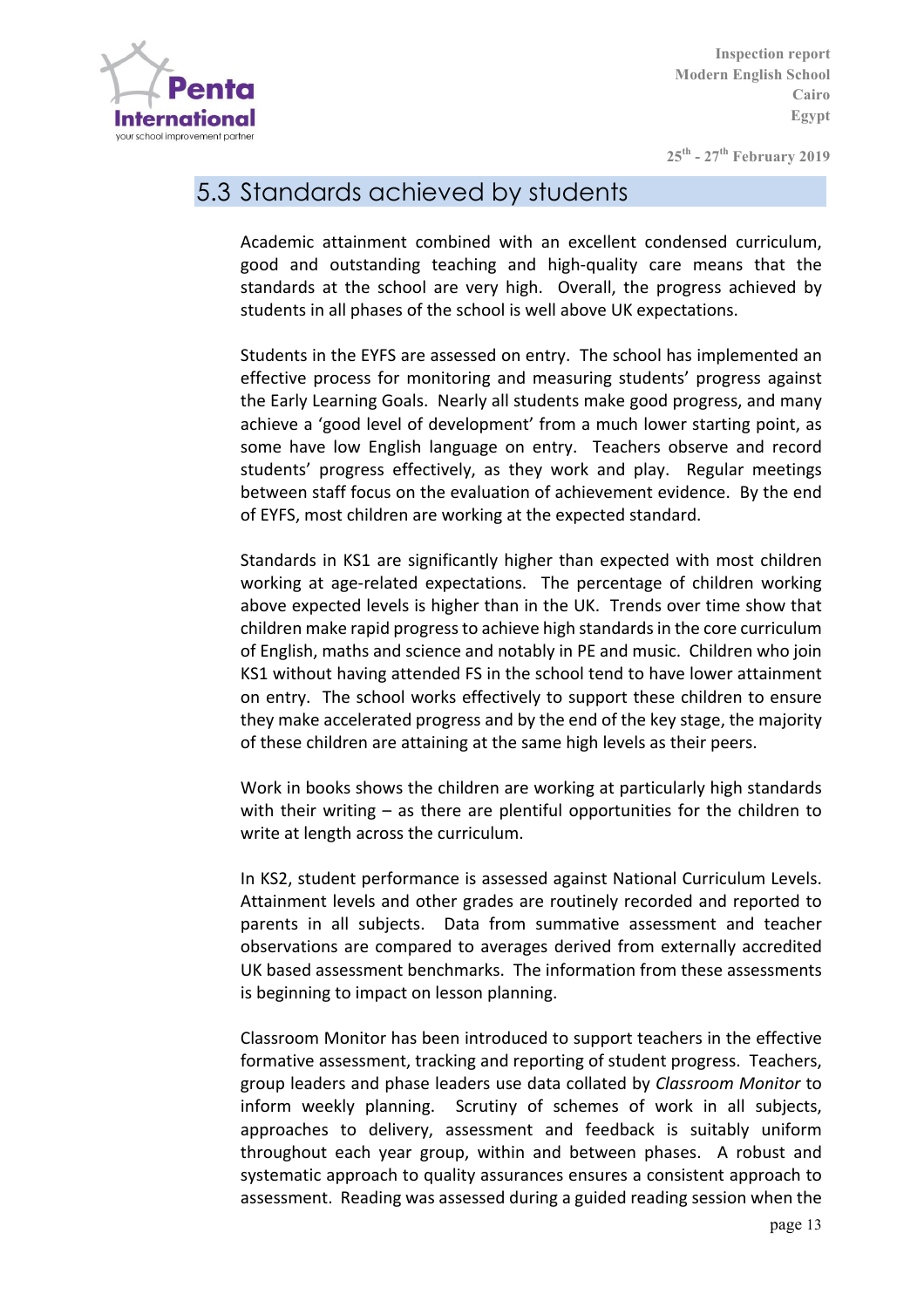

**25th - 27th February 2019**

teacher considered not only the level of comprehension, but the skills used in describing and appreciating the text. This consistency of practice is attributed to high quality collaboration between teachers coupled with clearly articulated, high expectations lead by key responsibility holders.

Students continue to make good progress across KS3 and 4. Threshold targets are set for students in all subjects. Students learn with enthusiasm and enjoy their lessons. In the best lessons, observed students were actively engaged as independent learners demonstrating the ability to think for themselves.

Data for GCSE, A-Levels and IB show students attainment above UK results, particularly based on a condensed curriculum where students are entered for public exams a year early compared to their UK counterparts and the EAL determinants. Assessment data shows that nearly all students make at least expected progress and significant numbers make above expected progress. The results are consistently and significantly above their challenge grade in KS4 and 5 based on their CAT 4 predication.

School data demonstrates standards achieved are well matched to UK expectations. Headline statistics for external examinations are consistently high amongst students in the British Secondary Section. Academic year  $2017/18$ : IGCSE/GCSE A<sup>\*</sup>-A grades at  $32\%$  across English, Maths and all subjects taken (UK 21.4%). Academic year 2017/18: IGCSE/GCSE A\*-C grades (pass) at 85% across English, mathematics and all subjects taken (UK 69.2%).

In KS5, the standards achieved by students are above UK averages for A Level and world averages for the IB. In A level the UK average  $A^*$ -A was 26% whereas 37% of grades achieved by MES students were at that level. The world average point's score for the IB in 2018 was 29, yet MES Cairo students achieved 33 points, on average.

The school monitors attendance effectively . It is evident that there are dips in secondary attendance which the school is addressing. Pastoral staff react promptly to absenteeism with an effective policy and process of response. Registers are taken for each lesson. Despite the local challenging traffic conditions students arrive on time for school each day.

English is by nature a second language for nearly all MES Cairo students, however this was far from obvious in lessons and assemblies observed. The students' command of English was outstanding throughout the school and in relation to age related expectations.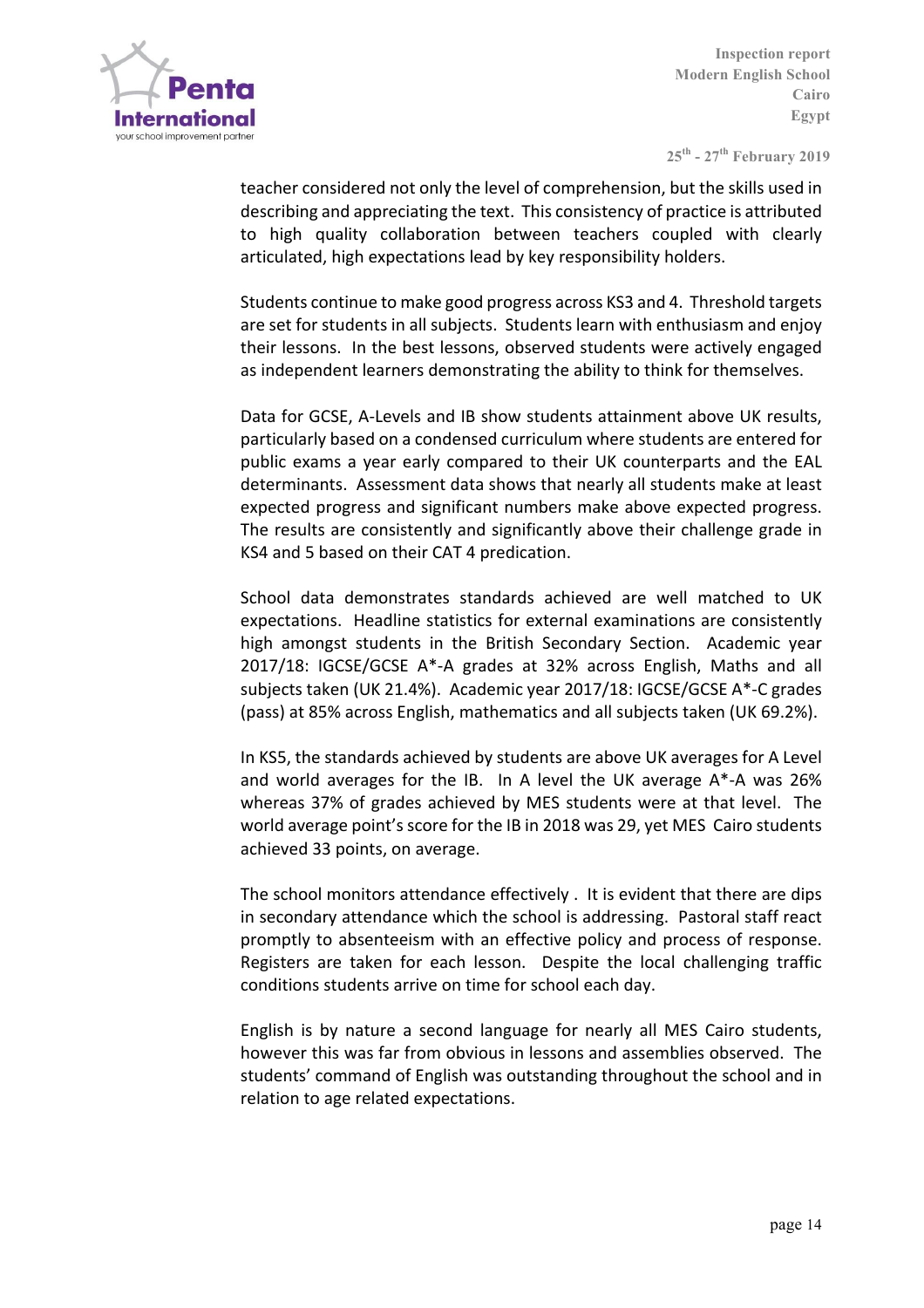

**25th - 27th February 2019**

# *6. Standard 2*  Spiritual, moral, social & cultural development of students

The spiritual, moral, social and cultural development (SMSC) of students is outstanding: it is a key strength of the school.

There is a clear focus on SMSC throughout the school, starting with the school's mission statement which is to 'care (for), challenge and inspire' every member of the student community. This is supported by a range of activities and opportunities which promote SMSC such as lead learners in primary where students despite their ability support the learning of their peers and athletic mentors in secondary, who run after school activities for younger students and visitors from local orphanages. A great example of cross phase collaboration and community action.

The school provides opportunities for students to develop self-knowledge, self-esteem and self-confidence through various curriculum and after school activities. Students speak highly about the impact of after-school activities on their development. Some examples of these opportunities are assemblies, the International Award, Pioneers programme, MUN and the school council. In the primary section of the school, they work towards the Graduate Profile using the 5Rs which are positive learning behaviours; *Resilient, Resourceful, Reflective*, taking *Risks* and developing good *Relationships*. The students are outstanding ambassadors for the school. All students are treated fairly and equally regardless of their backgrounds.

The school through its policies and practices ensures students understand and can distinguish right from wrong and to respect the law. This is seen in how students respond to the behaviour for learning policies and practices in both primary and secondary. There is a positive and supportive learning environment across the school. The use of a restorative system is seen as positive in managing differences among students. In primary, a good example of how the school builds a culture of complicit behaviour is through 'The Golden Rules'. The school behaviour policies set out the different stages of responding to serious behaviour concerns and is designed to be supportive to all members of the school community. Through CPD and collaboration 'Secondary ELEMENTS' was developed to help secondary students manage their learning behaviours and create a positive learning culture. The impact of this is seen in lessons.

There are several student leadership opportunities such as the school council, golden buddies in EYFS, environment mentors and KS4 athletics and peer mentors. Students and staff find these very effective as these avenues give students a chance to develop and launch their own initiatives such as the Community Service Scheme. The school has organised charity events which has raised funds for the less fortunate in the community.

The curriculum promotes global mindedness along with a range of opportunities for students to develop their general knowledge and sense of citizenship. Every year the school commemorate 'Remembrance Day' on November  $11<sup>th</sup>$  with a group of students attending an event held with other International Schools in Cairo. The occasion is marked in school by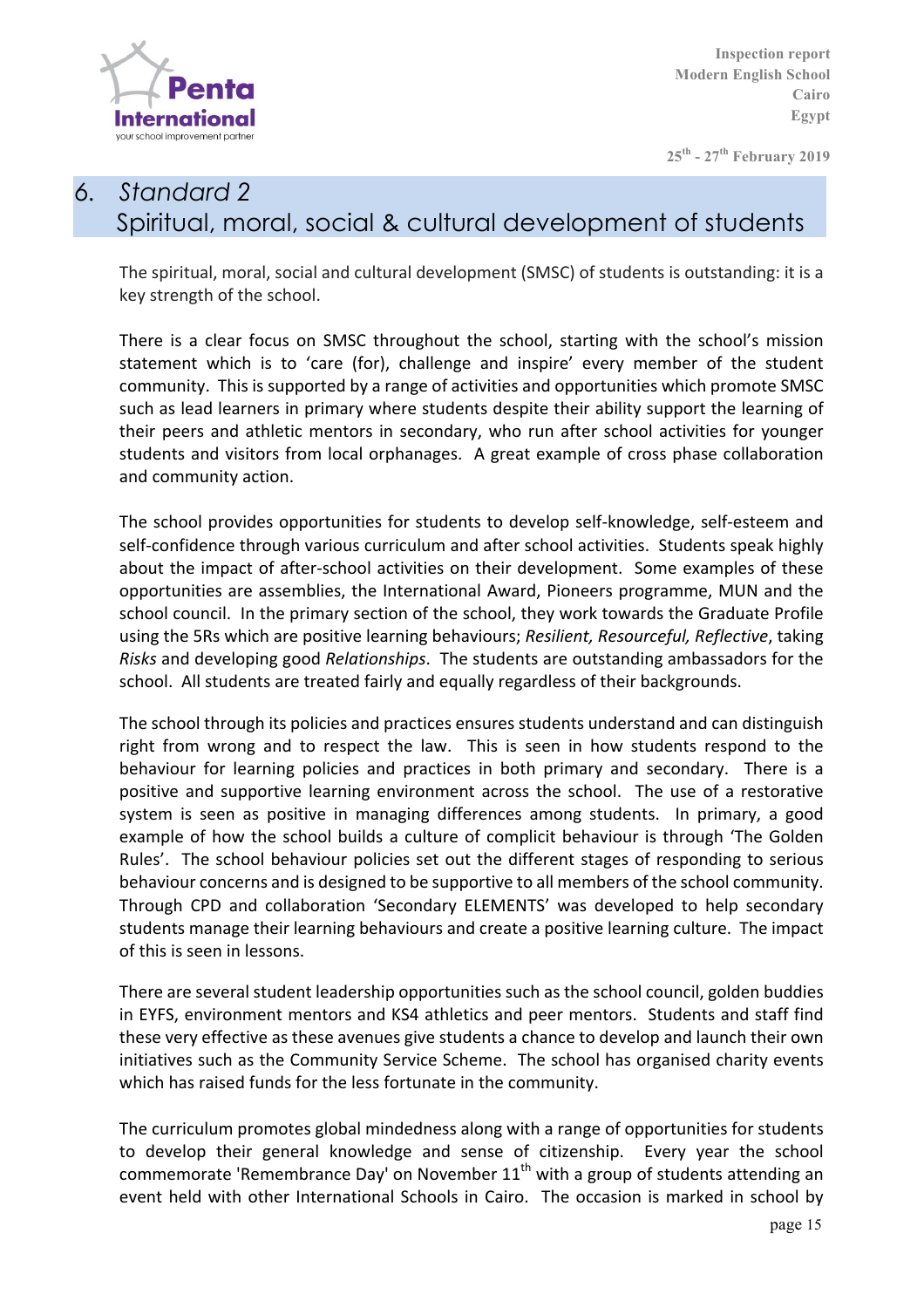

**25th - 27th February 2019**

selling poppies and explaining to the children their significance. The school participates in other British Embassy events, such as the combined schools' Christmas Concert.

The school enables students to acquire an appreciation of and respect for their own and other cultures, in a way that promotes tolerance and harmony between different cultural traditions. The school actively promotes tolerance and respect for human differences. This is embedded in the culture and ethos of the school.

There is a zero-tolerance policy of any behaviour that is perceived to be negatively prejudicial about anyone with a background or circumstances that might determine the perception that they are 'different'. Students ably speak about zero tolerance when it comes to bullying and that staff act speedily to resolve any issues if they arise.

The school has professional support for students who need support in making sense of their own identity. Students are very open-minded, respectful and accepting of each other. They speak articulately about school being a safe place. They often use the word family when they describe each other.

In primary, students are taught about different cultures as well as their own through Topic schemes of work, as well as through the study of local and international artists in art and music lessons.

Overseas residential experiences offer other opportunities to develop cultural understanding and respect. These trips are often to Europe and the middle east, with a cultural exploration element built into the itineraries.

The school promotes a general knowledge and understanding of modern British life including UK attitudes towards tolerance, democracy, respect for freedom of expression and other human rights. Tolerance and respect are covered in the PSHE/HRCF curriculum. Th school has an ongoing commitment to an organisation called 'Right to Life', which supports community members with mental impairment including downs-syndrome.

Democracy is shown in classrooms, as well as in the election of representatives to join the student councils. There is democratic process for choosing class representatives for this council. Secondary students complete a rigorous election campaign to encourage the student body to vote for them after being nominated by their peers; all children have an opportunity to have their say.

Faith lessons are offered in both Islamic and Christian religion which fulfils the MOE requirement regarding the teaching of religious education. Respect for the rule of law is promoted in a variety of different ways, including encouraging students understanding of the need for rules to govern a civilised society. The school has invited students to participate in the process of creating rules.

Students are exposed to British history, culture, tradition, customs as a natural consequence of their studies in English and Humanities. International mindedness is promoted throughout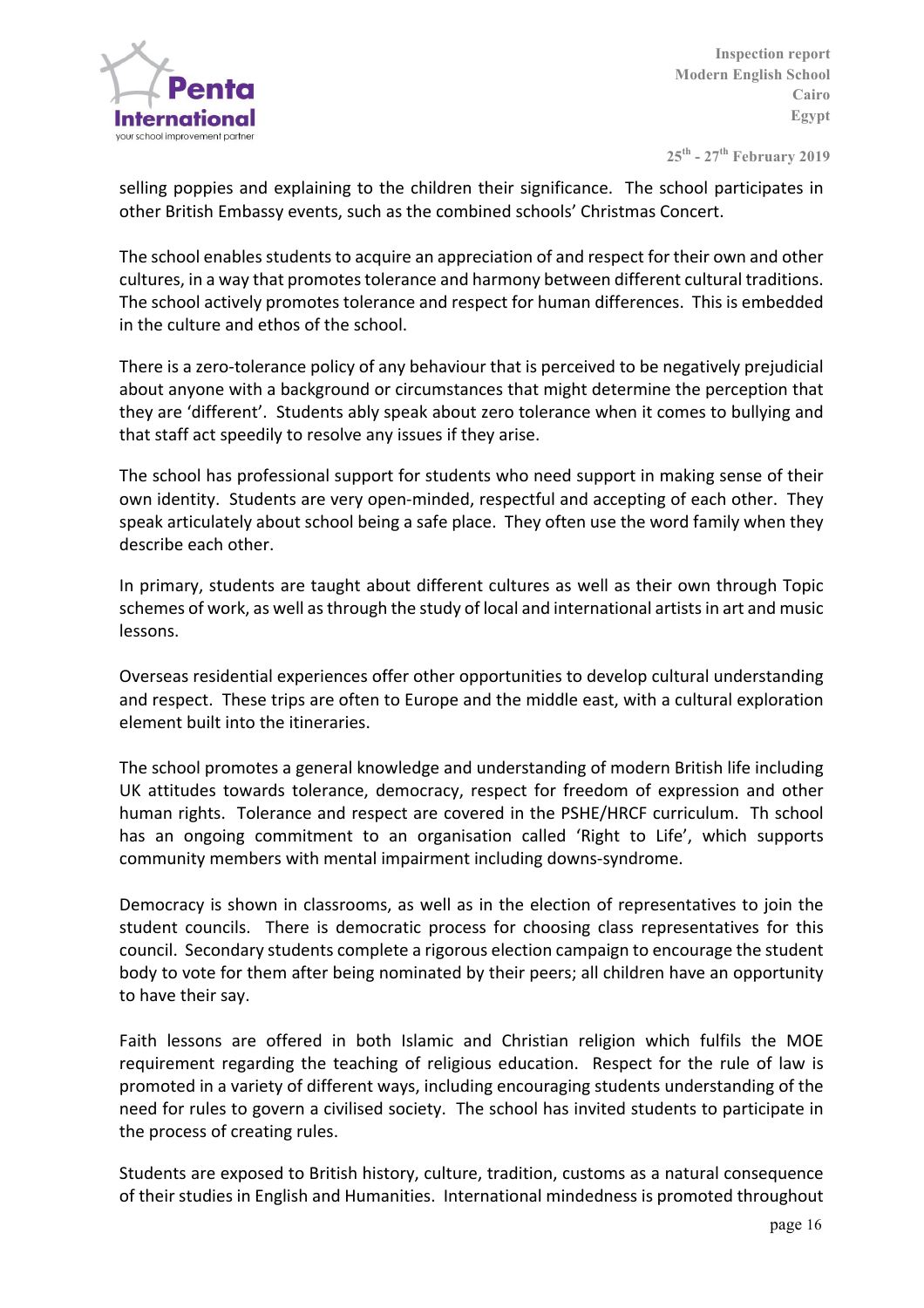

**25th - 27th February 2019**

the curriculum. Secondary student homeroom initiatives linked to the UN Global Goals project allows students to develop further their understating of diversity and values.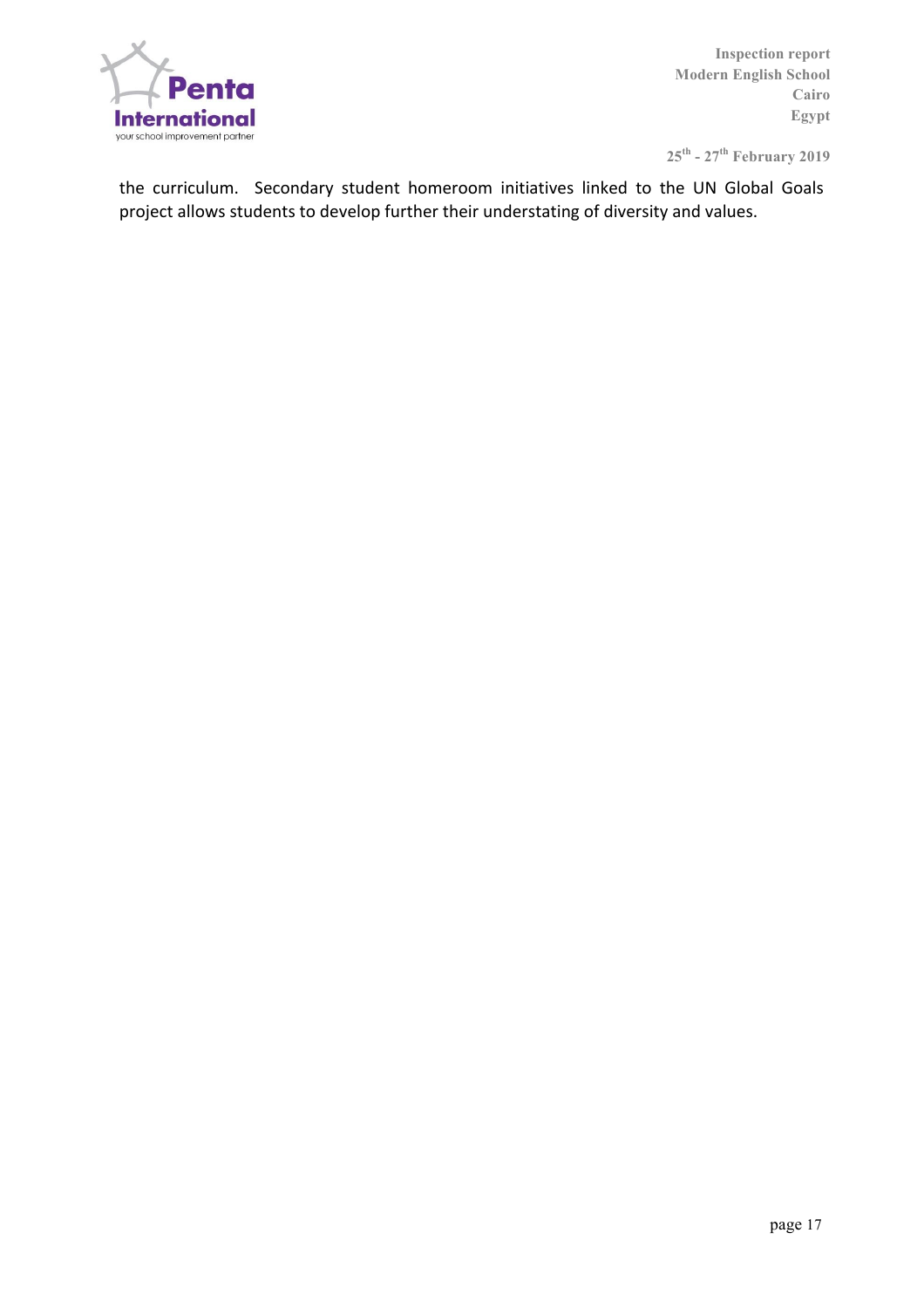

**25th - 27th February 2019**

# *7. Standard 3* The welfare, health and safety of the students

The provision for the welfare, health and safety of the students is outstanding.

The school has prepared and implemented the full range of required written policies to safeguard students. They are updated on a regular cycle. School policies regarding health and safety meet local requirements and are closely aligned with the requirements in the UK. The maintenance of the school facilities is very impressive and helps ensure the safety of staff and students. This is achieved both by effective, swift reactive work and also a planned schedule of maintenance. The site is safe with a secure boundary, there is plenty of shade and the plant and other electrical facilities are safely isolated from the students. The swimming pool is secure, and students are not permitted within the pool areas without supervision. This rule is enforced by the presence of a security guard and the pool area is overlooked by the PE office. However, the school may wish to consider locking the access to the pool during the day when the pool is not in use and tasking the security guard with unlocking the door as required. The school should continue to ensure that lifesaving equipment in the pool area is well maintained and accessible.

Educational visits are carefully risk assessed following a detailed risk assessment policy. The policy ensures that each trip is appropriately staffed and that activities are risk assessed carefully. The welfare of students is clearly a priority for the school with access to outstanding medical care in school as well as a counselling service. The pastoral system in the school is strong. Students were always able to identify a range of teachers and leaders in the school who they could approach with any concerns they have; this included their form teacher, their subject leaders as well as the leaders in their particular section of the school.

The behaviour of students at the school is very impressive. This was noticeable during breaks when a positive camaraderie between students was in evidence. This behaviour is a result of the high expectations that the school has of its students. Furthermore, the students were very well supervised during breaks and at the end of school by a significant number of staff who are assigned an area to supervise by a duty rota. The school has behaviour policies in both the primary and secondary school and these are applied consistently. The school keep thorough records of behavioural issues and any sanctions that are applied. The school has successfully trialled a "restorative justice" approach to behaviour management and this has now been extended to Years 5 and 6. The school has prepared and implemented an effective bullying policy. Mutual respect and the importance of kindness is embedded into the school's curriculum from the primary school and into the more senior years. The bullying policy and associated sanctions are enforced consistently. The role of peer mentors has been further developed. The training provided to these students has allowed them to intervene effectively to support students facing difficult situations.

The school has a comprehensive fire policy and the school fully meets the Egyptian fire regulations. Fire evacuation routes are clearly identified in every room and classroom and are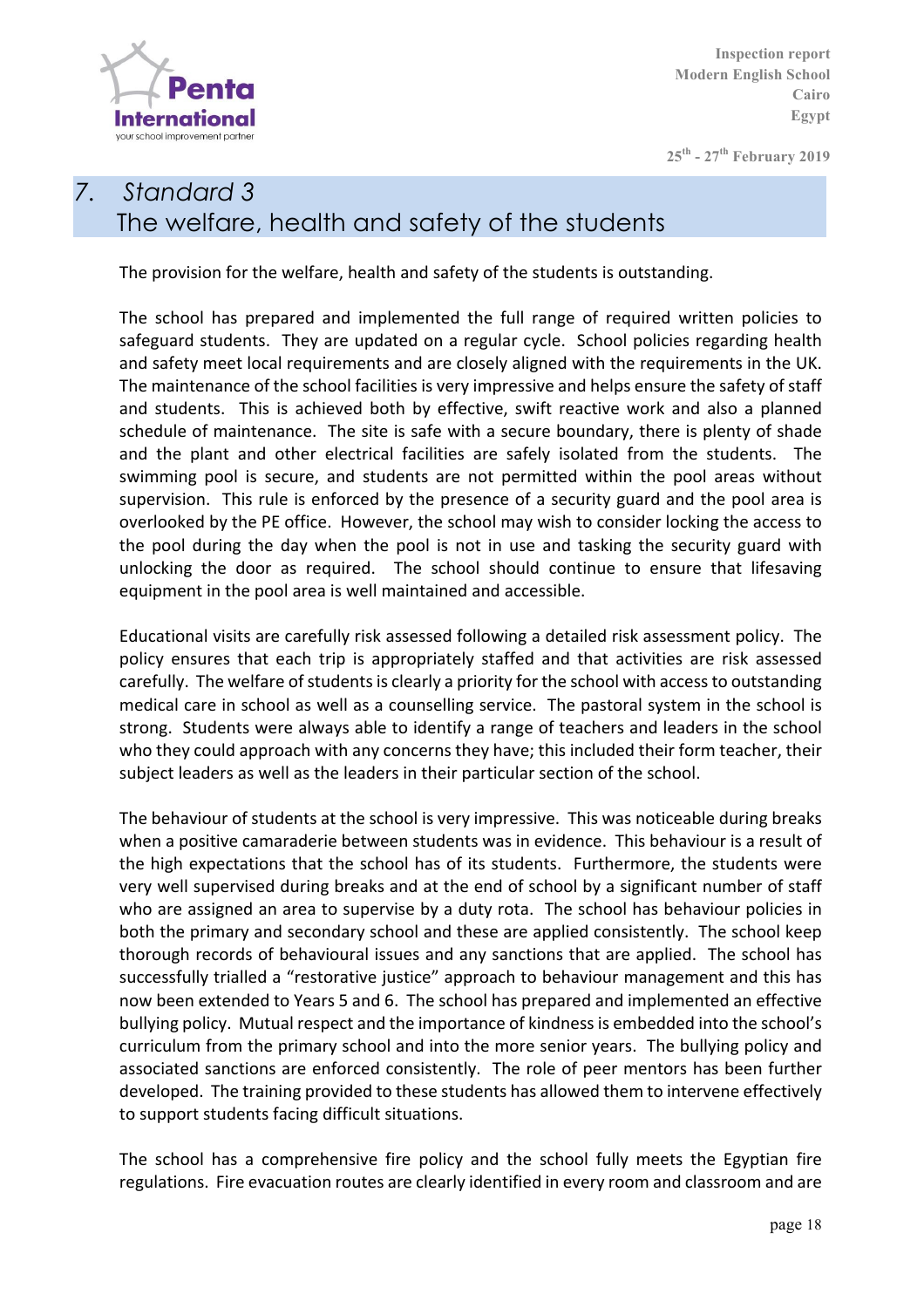

**25th - 27th February 2019**

monitored so that they remain unobstructed. Fire extinguishers are available and are correctly maintained. Fire drills take place regularly and students could confidently explain what they should do in the event of hearing the fire alarm or finding a fire.

The school has a detailed first aid policy and impressive medical facilities and staffing which includes three qualified doctors and three nurses on site. In the event of an accident or if a student becomes unwell, high quality effective medical care is available. The onsite doctors can then arrange for parents to collect a child or arrange for the transfer of the student to hospital if required, these hospitals are within minutes of the school campus.

The school maintains an admission and attendance register on the school's information management system and on paper which conform to local regulatory standards. Secondary students are registered in each class and only permitted to leave class during lesson time with an "out of class slip"

The welfare, health and safety of the students is clearly a priority for the school. The students feel safe and are well cared for.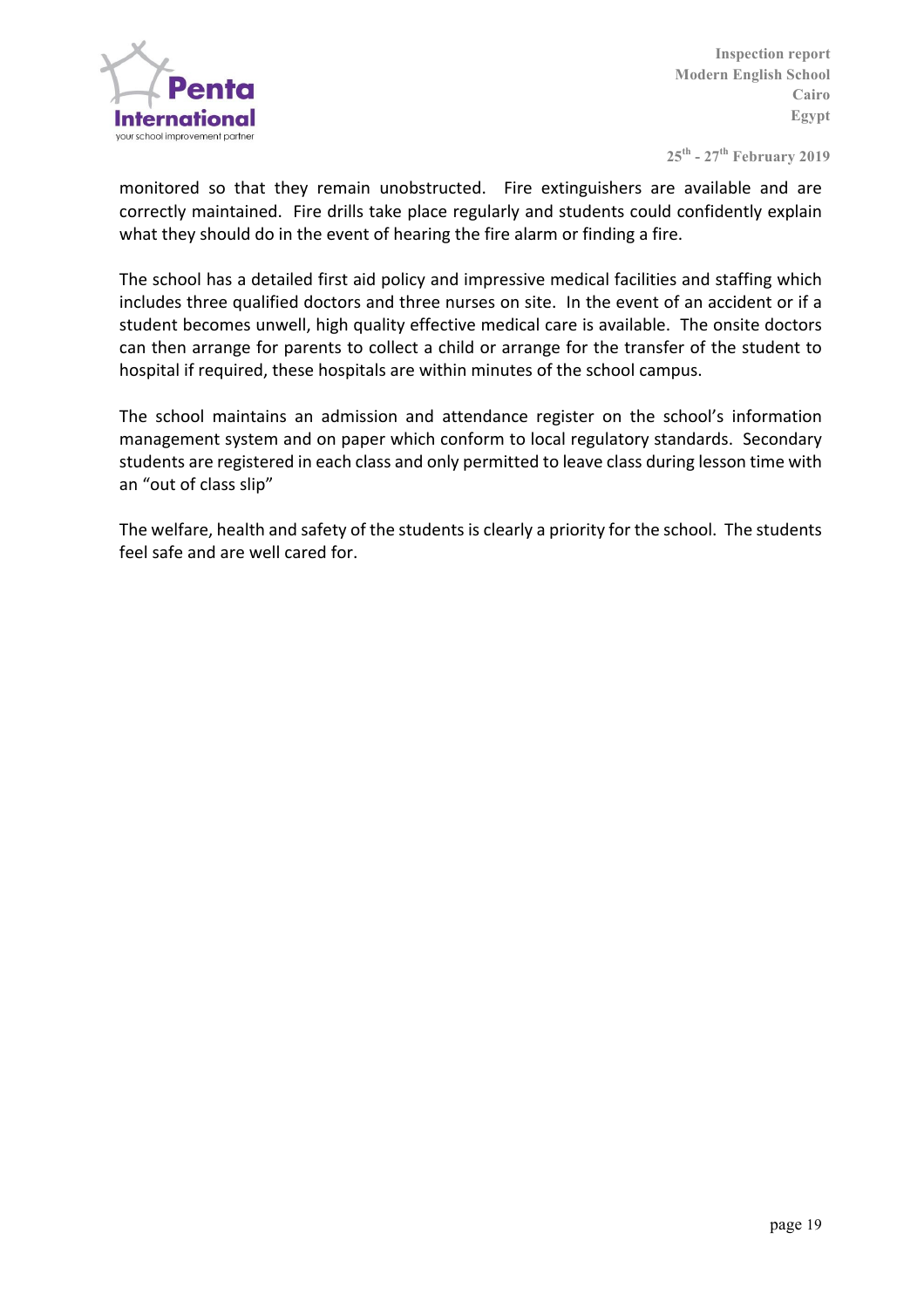

**25th - 27th February 2019**

### *8. Standard 4* The suitability of the proprietor and staff

The suitability of the proprietor of the school and of the staff appointed to work there is excellent. The proprietor is fully mindful of the requirements for safeguarding and safer recruitment. 

The board of directors oversee school policies, ensuring all local requirements are met. They do not interfere with the management of the school; there are clear lines of demarcation. The role of the Board as supportive critical friends is a strength of the school.

Regular briefings by the school's leadership team aim to ensure all board members have a clear insight into the working of the school throughout all key stages.

Prior to the confirmation of the appointment of all MES Cairo staff (including volunteers), appropriate checks to confirm their identity, medical fitness, right to work in Egypt, previous employment history, character references and, where appropriate, qualifications and professional references are made. Such information is taken into account in determining whether appointments are confirmed.

In most respects, it is the principal who takes day-to-day responsibility for this. The latter takes the role of deciding on overriding principles, discussing and approving documents produced and receiving reports.

Appropriate checks on suitability to work with children, including a British enhanced criminal record check, or ICPC where applicable, are made by the school in respect of all members of staff appointed. There are appropriate checks in the host country and in overseas countries where the person lived, obtaining certificates of good conduct from the relevant embassies or police forces, where practical. There is no evidence that any member of staff or volunteer carries out work at school in contravention of local, overseas or British disqualification, prohibition or restriction.

All teaching staff have teaching qualifications and experience in teaching in British schools. The leadership structure is shared with all staff and all are aware of their line manager and understand their roles. Job descriptions are provided for all teaching roles. All staff are trained and/or experienced in the provision of age-appropriate education and support.

The school keeps and made available to inspectors, a single comprehensive list of all staff and volunteers who currently work in the school, showing the dates when they commenced and ceased working in the school. It also keeps and made available for inspectors, records of all checks completed in respect of staff and volunteers who currently work at the school or who have worked at the school since the date of the last inspection.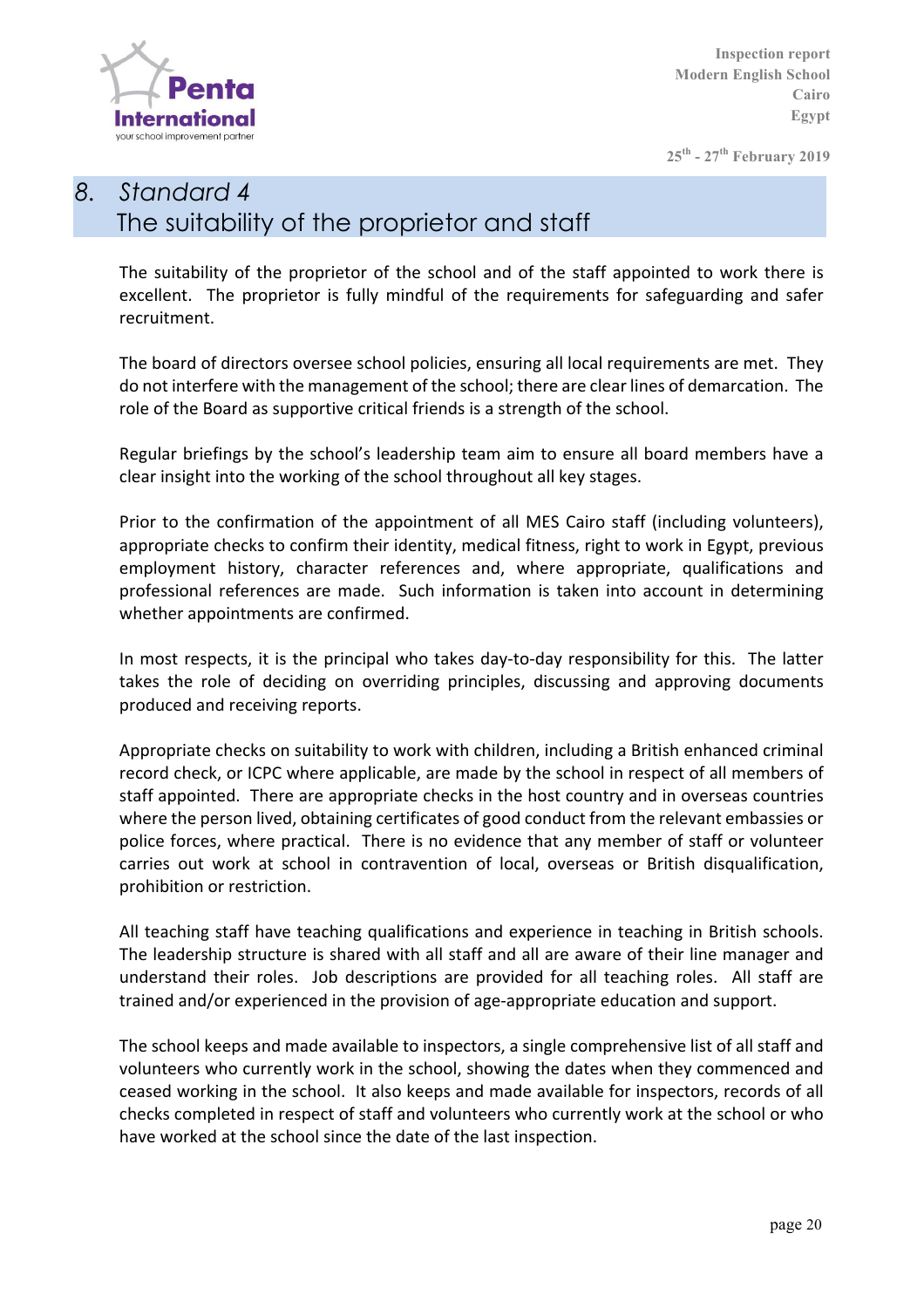

**25th - 27th February 2019**

The proprietor and board members have a clear understanding of their individual and collective responsibilities. The effective collective contribution of the board adds significantly to the continual process of improvement at MES Cairo.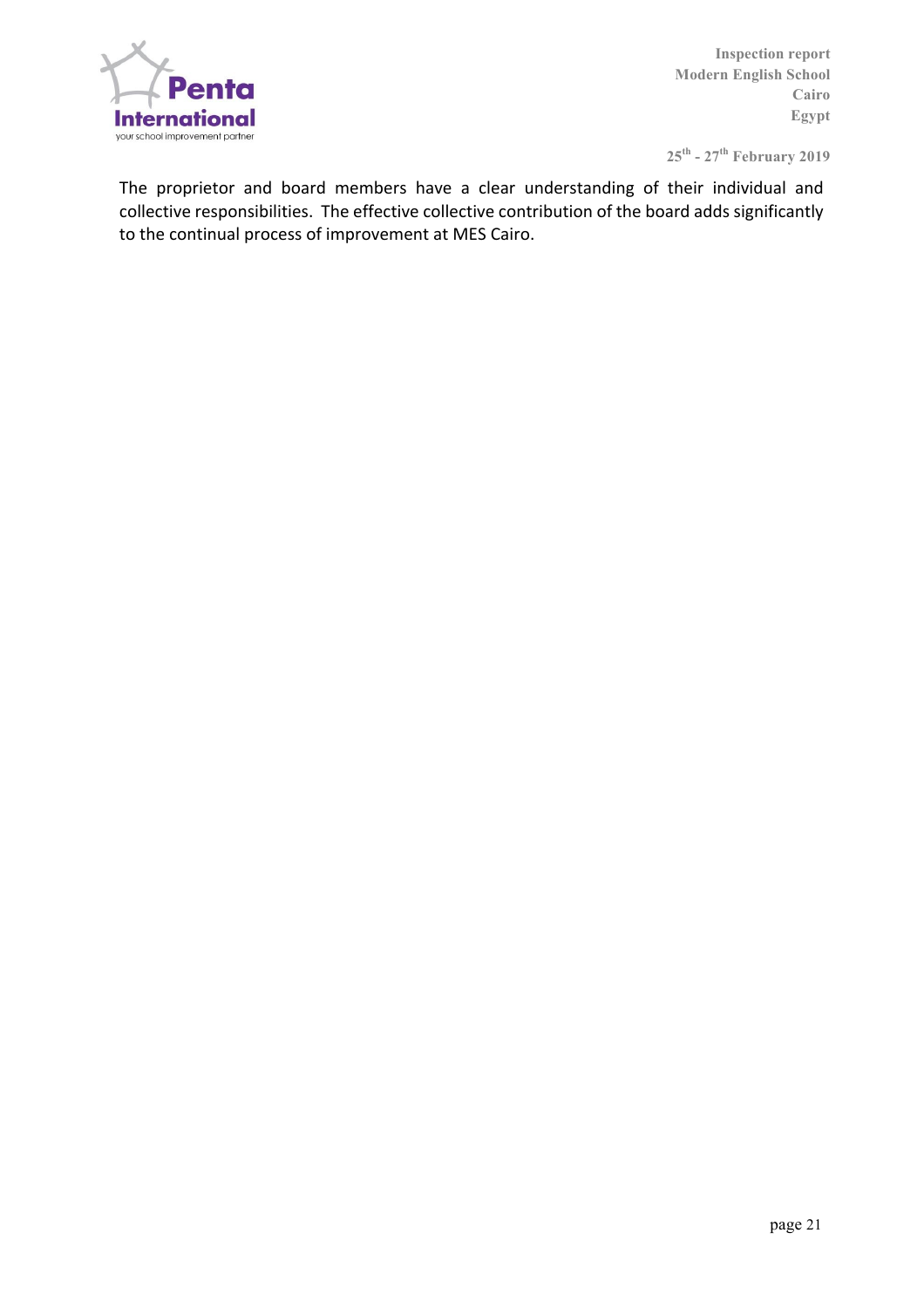

**25th - 27th February 2019**

# *9. Standard 5* The premises and accommodation

The premises and accommodation are excellent.

All areas of the school are very well maintained and a safe, secure and vibrant place for children to learn. Excellent use is made of the four main buildings and outdoor space to accommodate the large number of students in the school. The school has a range of spacious classrooms, specialist laboratories, music and computing rooms, a swimming pool, multipurpose field and spacious courtyards. The use of the shared pod areas between classrooms is excellent in supporting collaboration, learning and creativity. The excellent school theatre is well used for assemblies and theatre productions. There is a beautiful prayer room with suitable ablution facilities for Islamic children and staff.

The safety of the children is given the highest priority. Security staff are on duty at all external and many internal doors and systems are in place to only allow authorised visitors to enter the school. The extensive facilities team ensure that the school site is always clean and well maintained. There is a rolling programme of improvements and upgrading – including replacing worn furniture, replacing the seating in the auditorium and repairing damaged marble flooring. The in-school team of technicians ensure that light, air conditioning and ventilation systems are very well maintained.

The learning environments are bright and stimulating. Excellent use is made of displays to support learning and to celebrate achievement. This is especially good in the EYFS areas where a range of stimulating areas are used, for example children in FS1 loved learning in the farm role play area – where they were able to wash a sheep and milk a cow! Outdoor learning areas for FS children are spacious, stimulating and attractive with a range of permanent and changing activities to promote learning in all areas of the curriculum.

There are suitable toilet facilities for the sole use of children. Particular attention is given to the cleanliness of toilets and washrooms with 'toilet nannies' on duty to ensure the highest levels of cleanliness are maintained at all times. Showers are available after sporting activities and the school has regulating systems and regular checks in place to ensure the water temperature is appropriate. The school has specialist medical rooms with three doctors on duty. 

While most children bring a packed lunch, food is available for children to purchase  $$ arrangements for hygienic preparation, storage, serving and consumption are suitable. The school regularly practices evacuations and is able to evacuate and register the whole school and then return to class in just over twelve minutes. There are currently 2 students with additional physical needs, who require (and have) special building access arrangements.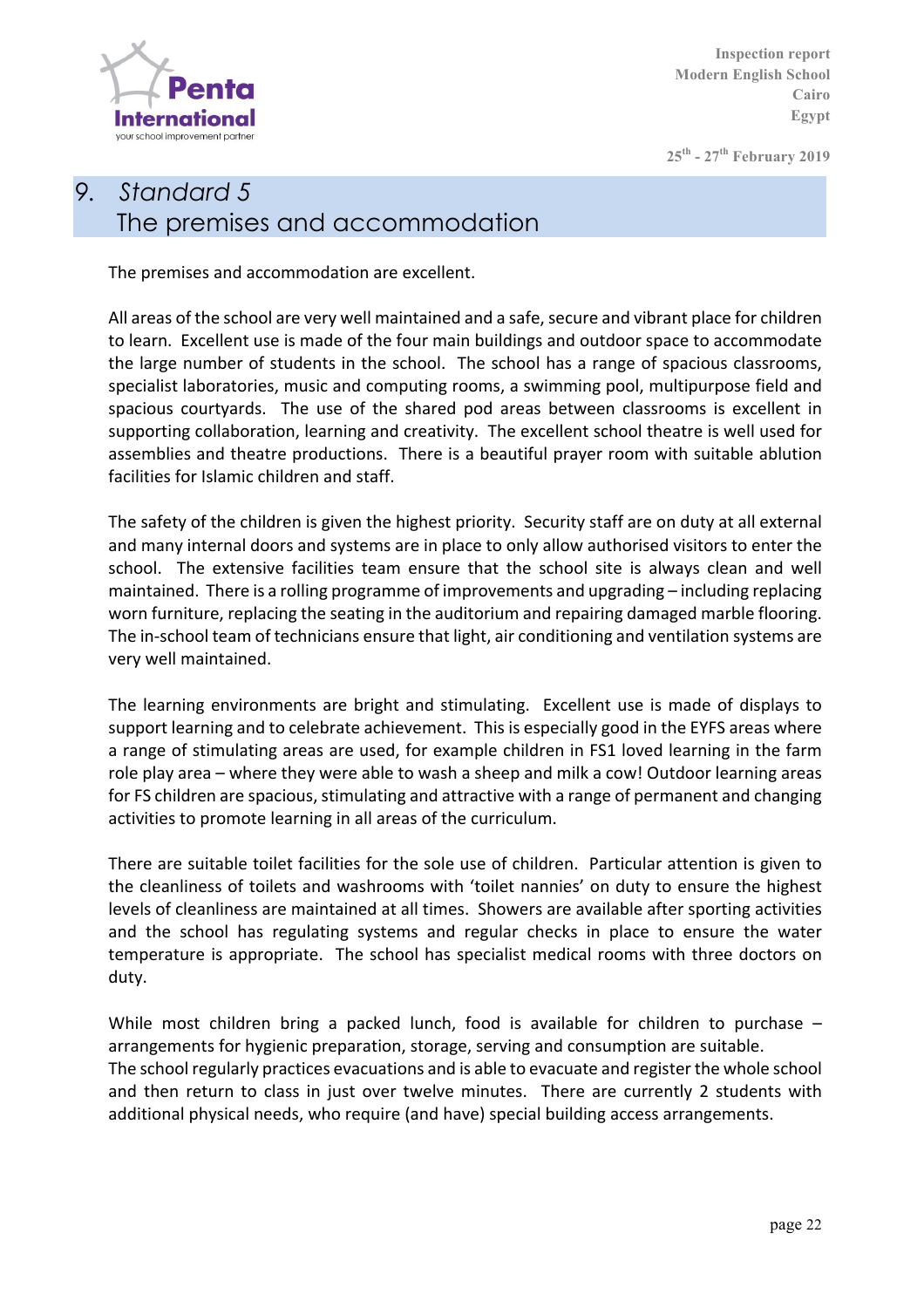

**25th - 27th February 2019**

# *10. Standard 6* The provision of information for parents, carers and others

The provision of information provided by the school to parents, prospective parents and its wider community is excellent.

Contact details of the school and information and contact details about the school's governing board are available on the website; these details are also available on school letterheads and assorted publications.

The school's mission and aims are clearly communicated on the school website and the school's motto, 'studiis gubernatio' is highly visible around the school.

The school works hard to ensure that parents are well informed. The school website, available in English, is easy to navigate and contains comprehensive information for parents and prospective parents. Parents can also securely access a 'Family Portal', which contains their child's school reports, information on clinic visits and other medical information, transportation and parent contact details.

Parents are able to access information about key school policies on the website, Google Classroom (primary) and in student planners (secondary). This includes information about the school's policies on child protection and safeguarding, arrangements for admissions, and discipline and exclusions. The complaints procedure and most recent inspection report are also available on the website. The learning development department (LDD) provides a copy of their policy to the parents of children receiving extra support, and individual education plans (IEP)s are shared with the parents of children on the LDD register.

Curriculum information is available on the website. This includes information about how the curriculum is organised across the school, including key information for secondary school parents to download.

Primary parents are kept informed with information specific to their child's key stage through a weekly newsletter, sent electronically but also available on the website. The school also uses social media to inform parents of school events and successes such as public examination results. The school magazine, 'Messenger', is published three times per year, and celebrates students' achievements and showcases some of their work. Some events are streamed live to parents, for example graduation ceremonies for those unable to attend.

School and parents are able to communicate through a variety of formal and informal ways. Teaching staff are highly visible at the end of the school day. However, as the majority of students are transported by bus, a 'link book' is used in the primary section to communicate with parents and the student planner for secondary students. Parents are invited to termly parent-teacher consultations and receive formal written reports each term. They suggest that they find the reports easy to understand and informative. They feel the written reports are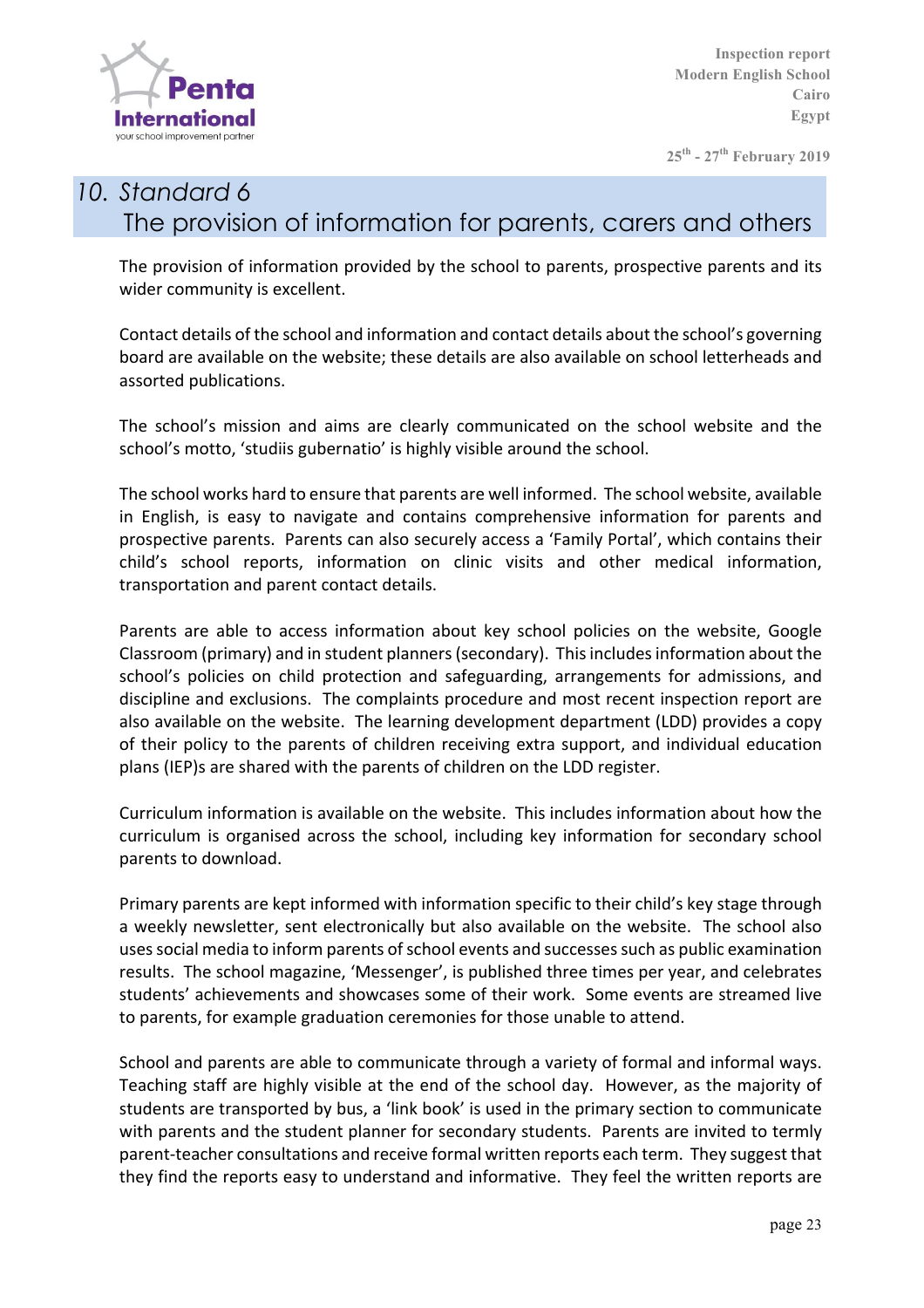

**25th - 27th February 2019**

personal and show that the teachers know their children well. Parents feel confident that they know how well their child is progressing.

Parents think very highly of the school. They feel the school listens to any concerns and acts upon them; parents describe several examples where suggestions or concerns were raised with the school, which were dealt with effectively. Parents describe the school as being 'like a family'. They appreciate the close links they have with their child's teachers and feel they can approach staff through the school's 'open door' policy.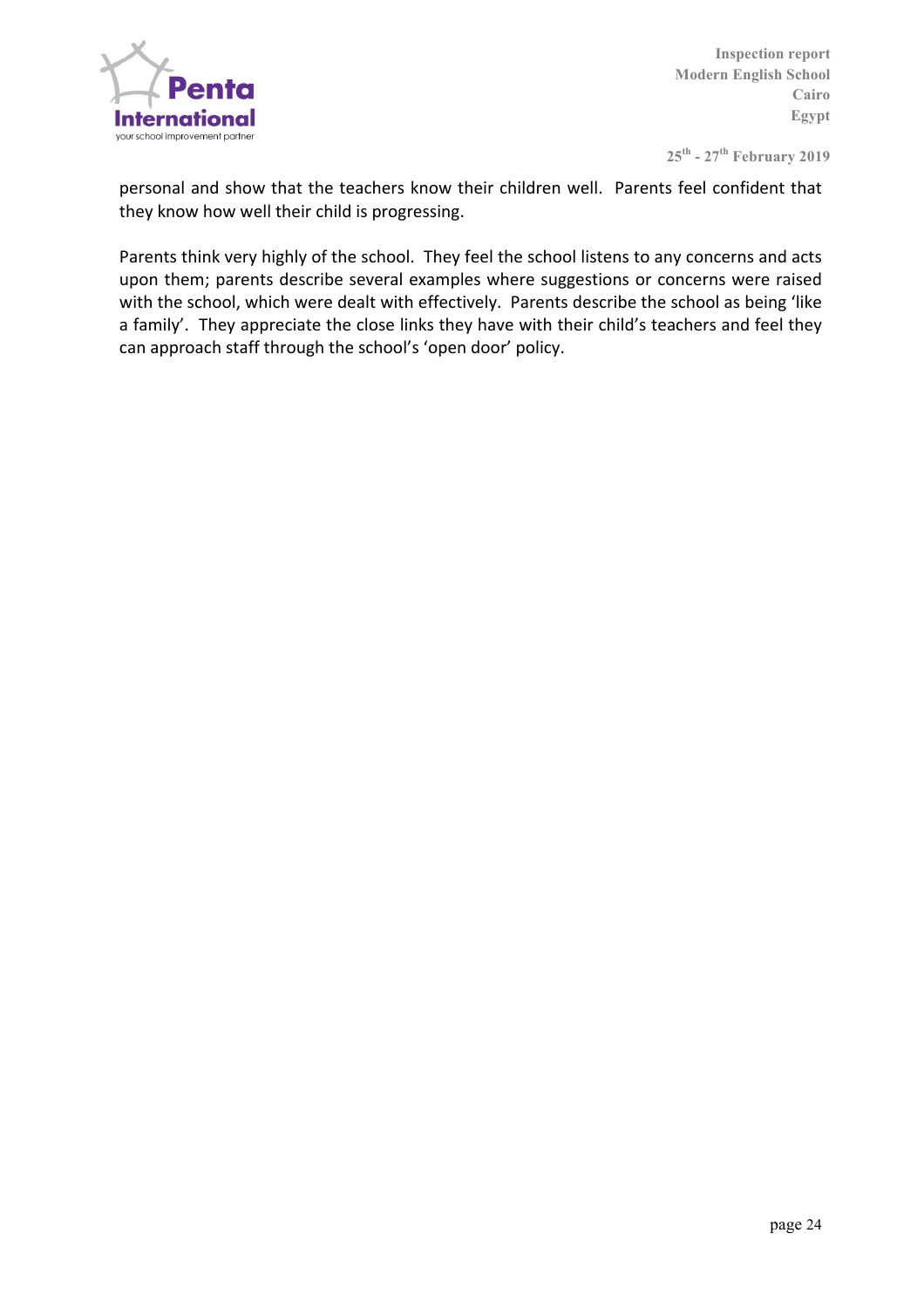

**25th - 27th February 2019**

# *11. Standard 7* The school's procedure for handling complaints

The MES Cairo procedure for handling complaints is effective and fully meets the BSO standard. Complaints are rare, but the school has a detailed written policy and appropriate procedures in place, which reflect good practice from the UK.

It is transparent, effective and meets local regulatory requirements. The policy aims to reassure parents and others with an interest in the school that any complaint against the school will be dealt with in a fair, open and responsive way, with the aim of achieving a speedy and satisfactory resolution. Complaints are rare, but the policy allows for complainants to be parents, guardians, grandparents, neighbours of the school or anyone with an interest in the work of the school.

Complaints may be made by telephone, e-mail, in person or be written. A complaint is defined as any issue causing 'you as a parent some anxiety'. The procedure deals with specified dayto-day complaints against the management and/or operation of the school. Records of all conversations and meetings with parents to resolve formal complaints are kept. Heads of school keep a file of hard copies of any formal complaint. The policy is available to parents of students and prospective students and sets out clear timescales for the management of the complaint. It also allows for complaints to be made and considered initially on an informal basis. 

The school aims to resolve the concern in a speedy and effective way. However, if the concern is not resolved immediately and a complaint is confirmed by the parent, the opportunity to discuss the matter with the school principal is a further option as stage 2. If the parent concern procedure stages 1 and 2 has been exhausted and no satisfactory solution has been found, the complainant is asked by the member of staff dealing with the issue whether s/he wishes the complaint to be considered formally at stage 3 of the procedure.

At stage 3, a review panel will be convened to review the concern and the school's response. The review panel will consist of the managing director plus two other directors. The concerns review panel's purpose is to reconsider the original concern and the school's response to it. The panel would communicate its findings to all parties within 25 days of the letter requesting a review.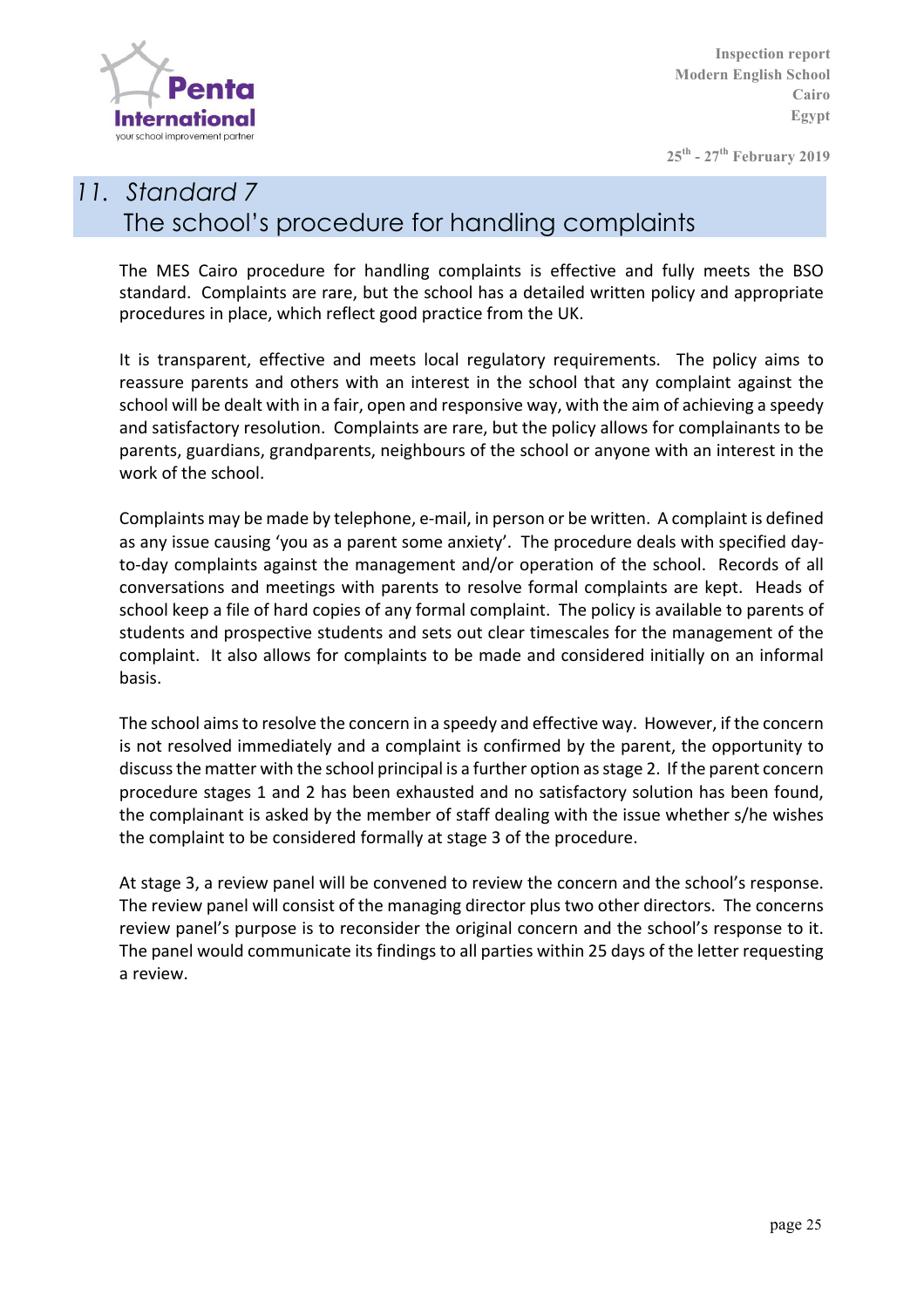

**25th - 27th February 2019**

# *12. Standard 8* Leadership and management of the school

The leadership and management of the school are excellent at all levels.

Leadership capacity at senior and middle leadership levels have been developed effectively since the last inspection. The senior leadership team functions as a unified group and this permeates positively through the school. They are committed to having even greater cohesion: there is a stronger feeling of MES Cairo being 'one school' than has been evident in the previous inspection. This has been a key strategic intent of the whole school principal who has been in post for  $2\frac{1}{2}$  years.

The board continues to provide effective support and challenge to the principal and the school's senior and middle leaders. The school has met, or at least made good progress, towards the three recommendations outlined in the previous inspection report.

The school recently revised its leadership structure. New middle leader positions have been added, senior roles redefined, and more clearly defined job descriptions issued. An effective staff appraisal and professional development model ensures staff are held to account to challenging appraisal targets. Careful planning and revisions to the school timetable provides appropriate time for staff to engage in collaborative and more tailored curriculum that ensures curriculum planning meets students' needs. This is welcomed by teaching staff and teaching assistants throughout the school.

There is strong commitment to the school's mission statement 'Care Challenge Inspire' throughout the school. The mission statement is visual throughout the school and many examples of how this drives decision making and informs dialogue amongst staff were observed during the inspection. The school board's enthusiasm and commitment to the 'care' element of the school mission statement is unequivocal, infectious and ensures a strong community spirit prevails at all levels. Staff and students feel safe and valued. A positive and supportive relationship between the board, the principal and the senior leadership team ensures a truly whole school ethos and approach has been adopted across the primary and secondary schools. Strong evidence of a collaborative team ethos and collaboration exists at all levels ensuring student care and wellbeing is excellent. This is further supported by the provision of excellent, high quality and bright accommodation. High standards are set and there is a commitment by academic, administrative and maintenance staff to further developing all aspects of the school environment. The impact of effective leadership ensures high quality pastoral care and academic outcomes for all students.

A collaborative approach to the self-evaluation process ensures a thorough, well informed and accurate assessment of the school's strategic priorities. A manageable whole school development plan informs the primary and secondary school development plans respectively and ensures a consistent whole school approach to school improvement is adopted. The school has been effective in the commitment to ensuring consistently high-quality effective